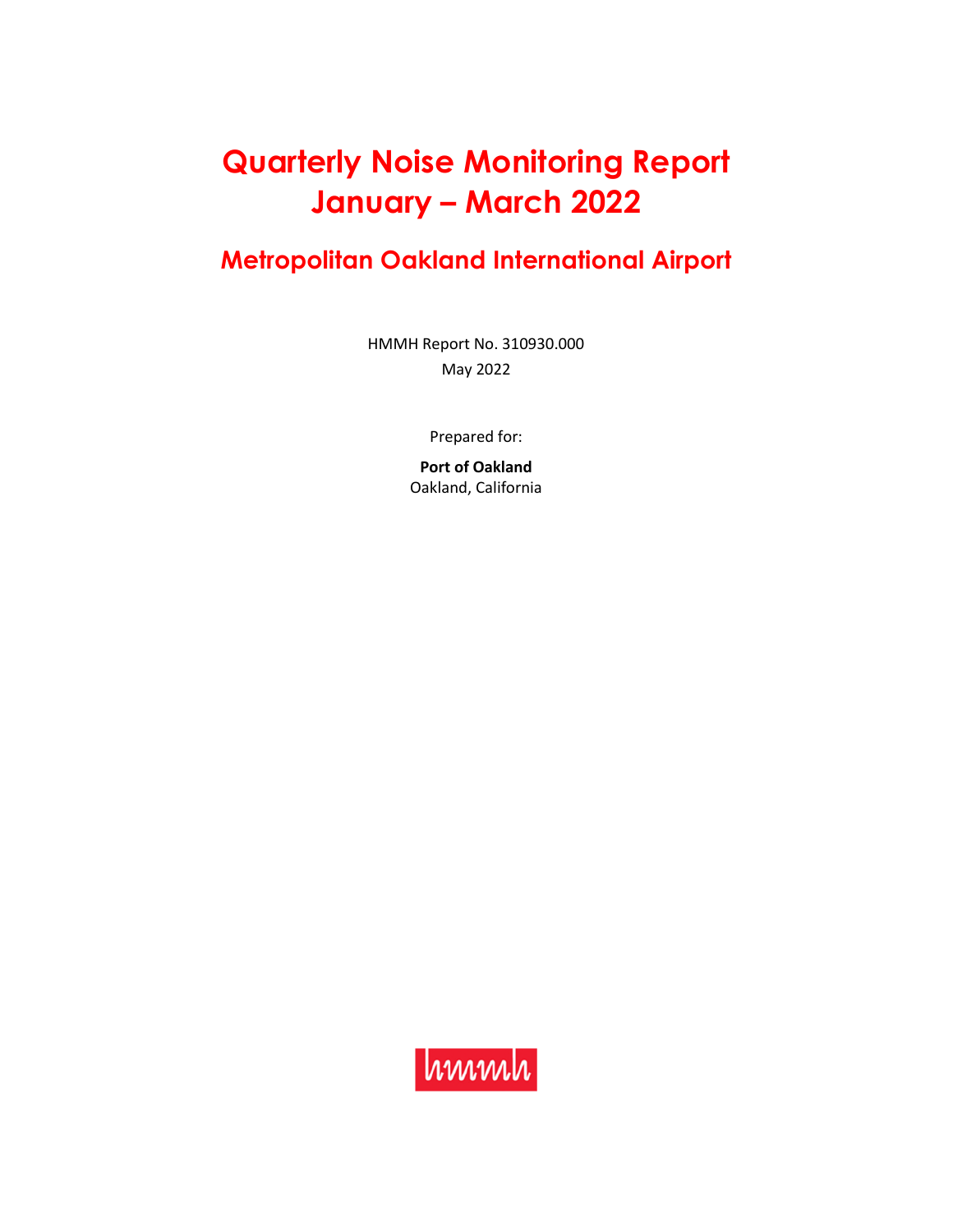# **Quarterly Noise Monitoring Report January – March 2022**

### **Metropolitan Oakland International Airport**

HMMH Report No. 310930.000 May 2022

Prepared for:

**Port of Oakland, Oakland International Airport**  1 Airport Drive, Box 45 Oakland, CA 94621

Prepared by:

Rhea Hanrahan Doreen Stockdale Vincent Ma



**HMMH**  300 South Harbor Boulevard, Suite 516 Anaheim, CA 92805 T 781.229.0707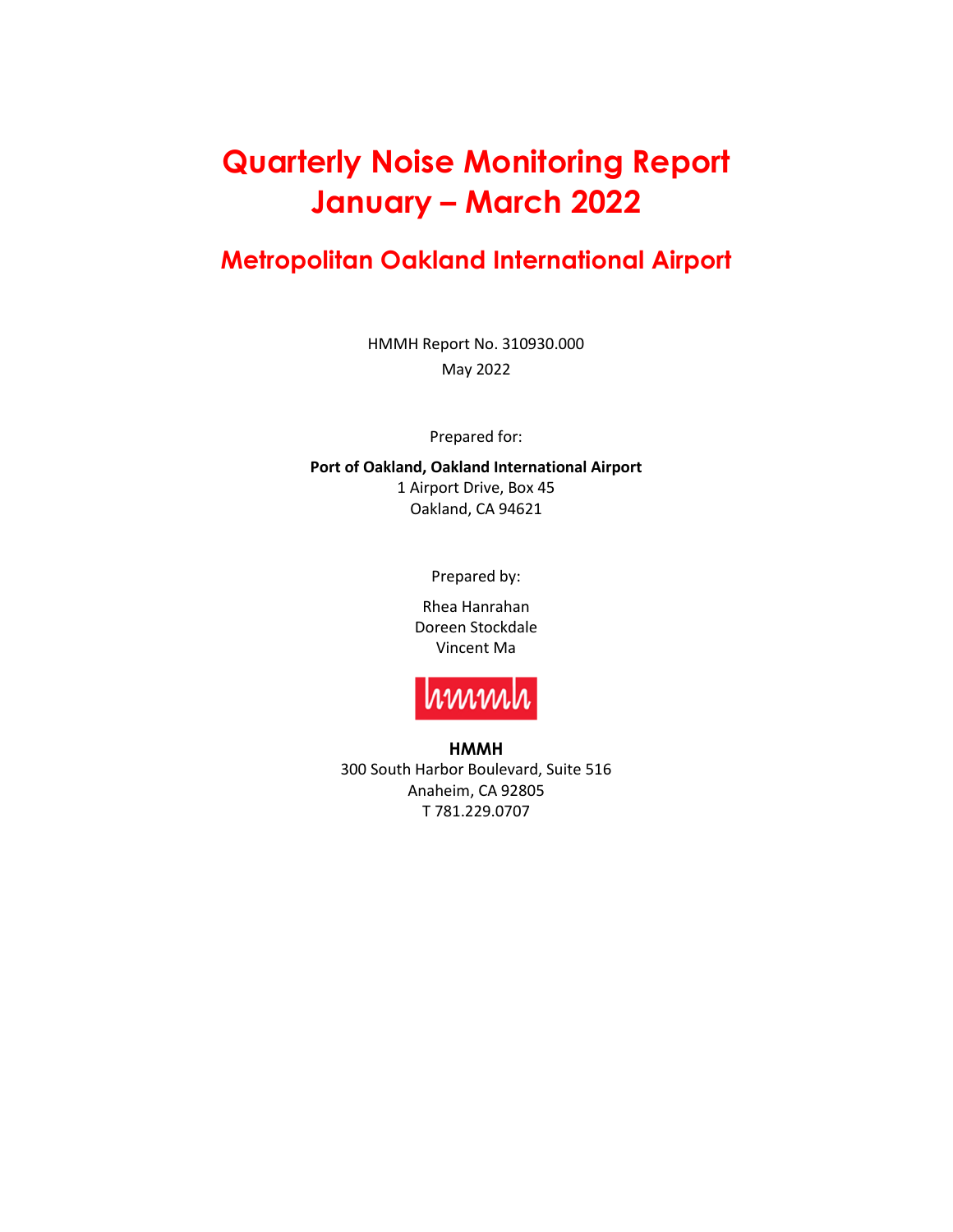## **Executive Summary**

The California Airport Noise Regulation (California Code of Regulations, Title 21, Section 50025, County Report) requires the quarterly report include use of a standard information format provided by the California Department of Transportation "Department" (form DOA 617, dated 10/89). The information below fulfills this requirement.

### **CALIFORNIA FORM DOA 617**

**Summary of Statistical Information For California Department of Transportation Oakland International Airport Calendar Year 2022: First Quarter 2022** 

- **1.** Size of Noise Impact Area as defined in the Noise Standards (California Code of Regulations, Title 21, Chapter 2.5, Subchapter 6): 0 sq. miles
- **2.** Estimated number of dwelling units included in the Noise Impact Area as defined by the Noise Standards: 0 dwelling units
- **3.** Estimated number of people residing within the Noise Impact Area as defined by the Noise Standards: 0 people
- **4.** Identification of aircraft type having highest takeoff noise level operating at this airport together with estimated number of operations by this aircraft type during the calendar quarter reporting period: Learjet 24; SEL: 106.0 dB; Estimated Operations: 1
- **5.** Total number of aircraft operations during the calendar quarter: 37,201 aircraft operations
- **6.** Number of Commercial operations during the calendar quarter (not mandatory): 23,686 Commercial Jet operations
- **7.** Percentage of Air Carrier operations by aircraft certified under Federal Aviation Regulation (FAR) Part 36<sup>1</sup>, Stage III (not mandatory): 100% of air carrier/air cargo operations Stage III or quieter
- **8.** Estimated number of operations by General Aviation aircraft during the calendar quarter (not mandatory): 8,000 General Aviation aircraft operations estimated from FAA tower counts
- **9.** Estimated number of operations by Military aircraft during the calendar quarter (not mandatory): 0 Military aircraft operations.

Per Title 21 requirements, the report must also include a map illustrating the location of the noise impact boundary, as validated by measurement, the location of the measurement points (Figure ES-1 satisfies this requirement) and the daily measured CNEL values at each of the noise monitoring sites (Tables ES-1 through ES-3 satisfy this requirement).

<sup>1</sup> This designation of the regulation (FAR Part 36) has been superseded by the current designation 14 CFR Part 36. The text of form DOA 617 is retained here.

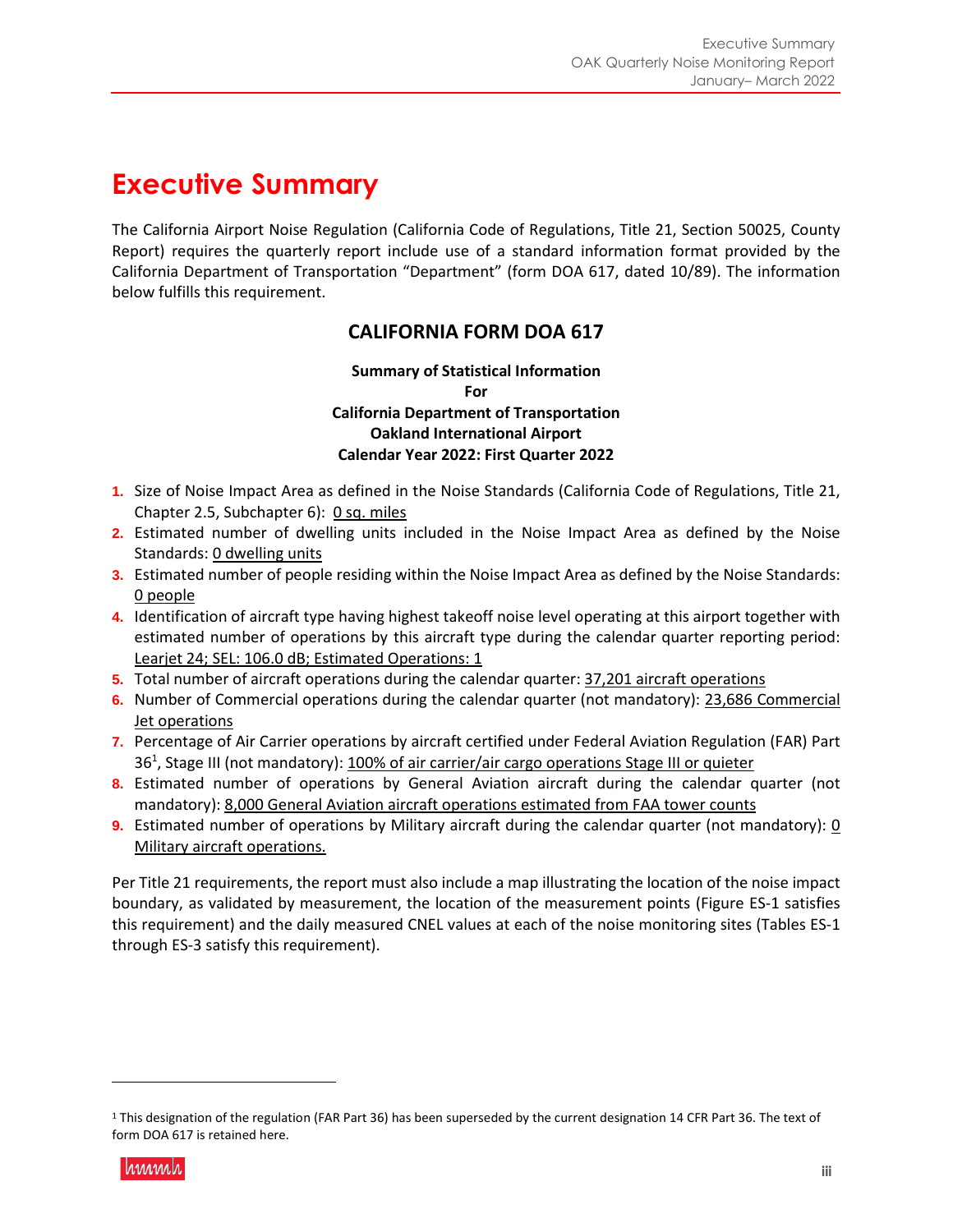

**Figure ES-1. Noise Impact Boundary: 12-Month CNEL Contours for January 2021 – December 2021**  *Source: Port of Oakland ANOMSTM January 1, 2021 through December 31, 2021* 

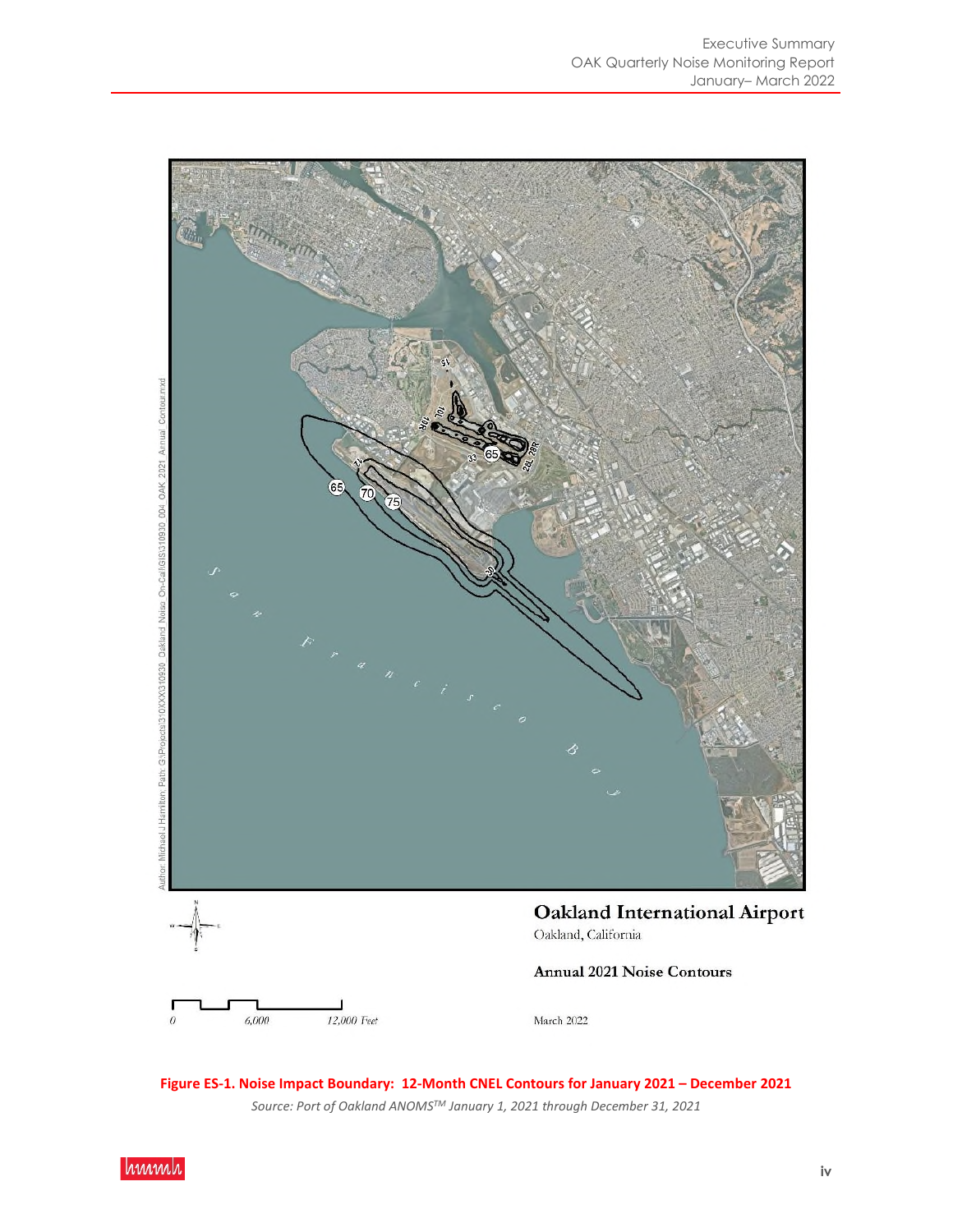#### **Table ES-1. Measured Aircraft CNEL values, January 2022**

|                | <b>RMT Location Number</b> |                |    |     |    |    |                         |                   |    |    |    |          |    |     |
|----------------|----------------------------|----------------|----|-----|----|----|-------------------------|-------------------|----|----|----|----------|----|-----|
| <b>January</b> | 1                          | $\overline{2}$ | 3  | 4   | 5  | 6  | $\overline{\mathbf{z}}$ | 8                 | 9  | 10 | 11 | $12^{1}$ | 13 | 14  |
|                |                            |                |    |     |    |    |                         | <b>CNEL (dBA)</b> |    |    |    |          |    |     |
| 1              | 58                         | 71             | 42 | N/A | 55 | 56 | 56                      | 45                | 55 | 48 | 69 | 42       | 44 | 36  |
| 2              | 59                         | 55             | 46 | N/A | 58 | 58 | 62                      | 47                | 60 | 51 | 51 | 47       | 25 | 36  |
| 3              | 58                         | 59             | 46 | N/A | 60 | 57 | 56                      | 50                | 59 | 53 | 51 | 52       | 44 | 36  |
| 4              | 62                         | 61             | 43 | N/A | 61 | 59 | 57                      | 52                | 58 | 48 | 49 | 53       | 35 | N/A |
| 5              | 64                         | 57             | 36 | N/A | 59 | 59 | 59                      | 49                | 58 | 46 | 50 | 46       | 31 | N/A |
| 6              | 62                         | 57             | 37 | N/A | 58 | 58 | 58                      | 47                | 60 | 48 | 52 | 44       | 28 | N/A |
| $\overline{7}$ | 62                         | 55             | 48 | N/A | 60 | 61 | 60                      | 51                | 58 | 48 | 50 | 45       | 38 | 35  |
| 8              | 60                         | 58             | 46 | N/A | 57 | 58 | 58                      | 48                | 56 | 47 | 49 | 45       | 34 | 32  |
| 9              | 60                         | 52             | 45 | N/A | 56 | 57 | 58                      | 47                | 57 | 48 | 48 | 44       | 35 | 41  |
| 10             | 60                         | 54             | 44 | N/A | 59 | 57 | 56                      | 49                | 59 | 51 | 51 | 46       | 34 | 35  |
| 11             | 61                         | 55             | 47 | N/A | 60 | 60 | 59                      | 52                | 55 | 47 | 47 | 46       | 35 | 33  |
| 12             | 62                         | 55             | 39 | N/A | 58 | 58 | 58                      | 45                | 55 | 48 | 46 | 45       | 32 | 38  |
| 13             | 63                         | 57             | 49 | 50  | 58 | 59 | 59                      | 47                | 58 | 49 | 49 | 49       | 37 | 41  |
| 14             | 62                         | 55             | 46 | 54  | 59 | 61 | 59                      | 47                | 59 | 49 | 51 | 46       | 39 | 40  |
| 15             | 59                         | 52             | 46 | 57  | 57 | 57 | 57                      | 47                | 57 | 49 | 49 | 45       | 39 | 29  |
| 16             | 58                         | 50             | 41 | 52  | 55 | 56 | 55                      | 47                | 55 | 45 | 47 | 43       | 34 | 31  |
| 17             | 61                         | 54             | 45 | 53  | 62 | 56 | 56                      | 47                | 58 | 48 | 49 | 45       | 37 | 38  |
| 18             | 63                         | 59             | 44 | 54  | 58 | 60 | 60                      | 50                | 57 | 47 | 48 | 46       | 47 | 37  |
| 19             | 62                         | 56             | 39 | 57  | 59 | 59 | 59                      | 47                | 57 | 47 | 48 | 48       | 36 | 36  |
| 20             | 63                         | 56             | 48 | 55  | 59 | 60 | 60                      | 49                | 59 | 47 | 50 | 46       | 26 | 33  |
| 21             | 62                         | 57             | 47 | 54  | 57 | 59 | 59                      | 50                | 56 | 45 | 47 | 46       | 33 | 35  |
| 22             | 58                         | 55             | 47 | 59  | 59 | 58 | 58                      | 55                | 53 | 49 | 43 | 47       | 47 | 26  |
| 23             | 59                         | 54             | 44 | 55  | 59 | 59 | 58                      | 47                | 57 | 48 | 49 | 46       | 35 | 40  |
| 24             | 61                         | 55             | 43 | 52  | 55 | 56 | 56                      | 49                | 57 | 53 | 50 | 52       | 44 | 39  |
| 25             | 63                         | 58             | 52 | 57  | 58 | 59 | 61                      | 51                | 56 | 46 | 49 | 46       | 33 | N/A |
| 26             | 62                         | 56             | 39 | 54  | 58 | 59 | 61                      | 50                | 57 | 55 | 48 | 46       | 39 | 24  |
| 27             | 61                         | 55             | 50 | 59  | 58 | 59 | 59                      | 48                | 57 | 48 | 46 | 46       | 38 | 37  |
| 28             | 62                         | 55             | 50 | 54  | 57 | 58 | 59                      | 49                | 56 | 49 | 54 | 46       | 32 | 33  |
| 29             | 57                         | 53             | 41 | 54  | 56 | 58 | 59                      | 47                | 55 | 43 | 46 | 44       | 35 | 32  |
| 30             | 59                         | 53             | 45 | 57  | 58 | 58 | 57                      | 47                | 59 | 47 | 51 | 46       | 33 | 32  |
| 31             | 61                         | 56             | 40 | 54  | 55 | 56 | 57                      | 50                | 58 | 61 | 49 | 46       | 36 | 38  |
| Average        | 61                         | 59             | 46 | 55  | 58 | 58 | 59                      | 49                | 57 | 51 | 55 | 47       | 39 | 37  |
| No. Day        | 31                         | 31             | 31 | 19  | 31 | 31 | 31                      | 31                | 31 | 31 | 31 | 31       | 31 | 27  |

*Source: ANOMS™ January 1, 2022 through March 30, 2022* 

Notes: Values reported are aircraft measured CNEL values at each monitor.

N/A represents an error or incomplete data.

$$
CNEL_{avg} = 10\log\left(\frac{1}{N}\sum 10^{CNEL_{i}}/_{10}\right)
$$

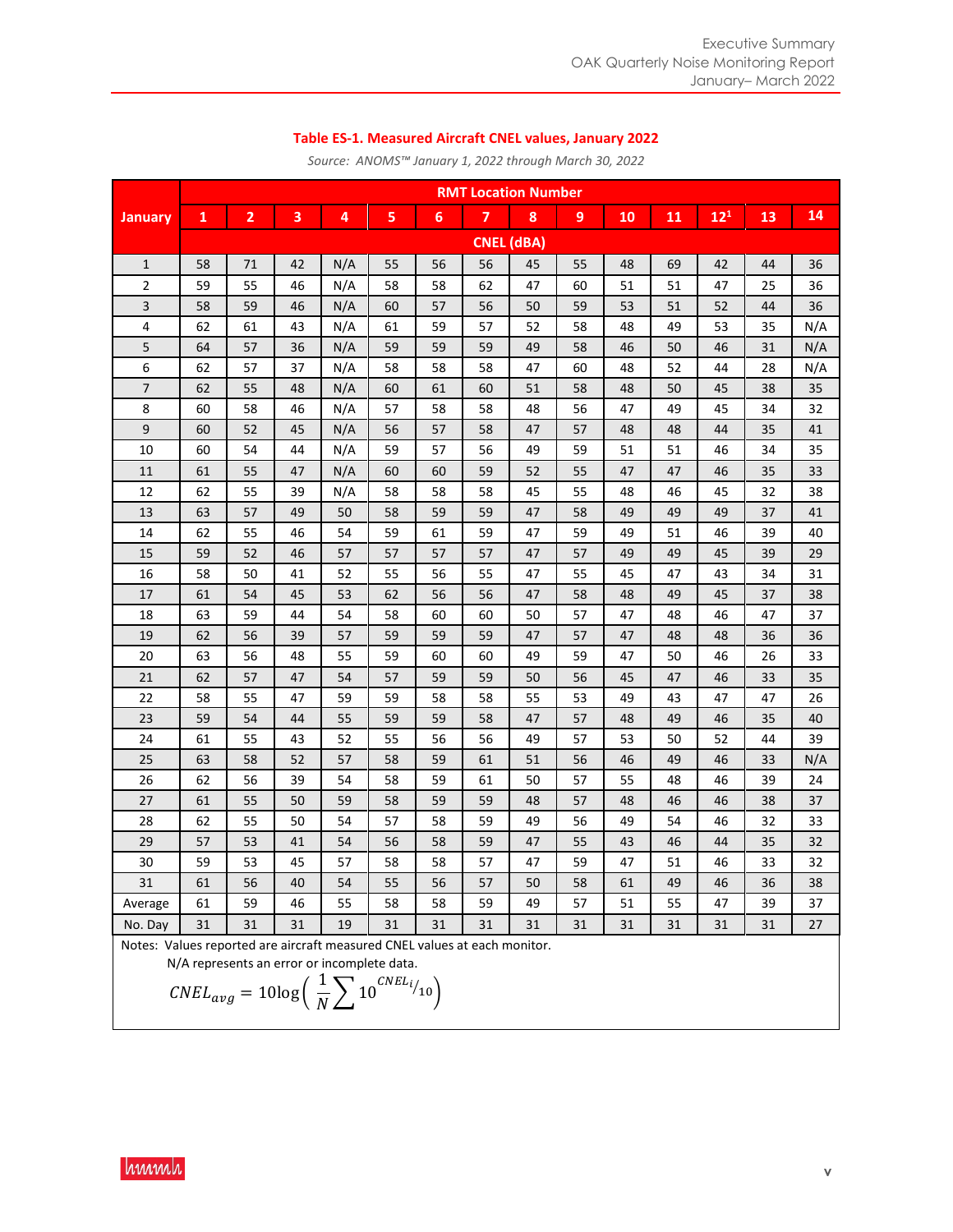#### **Table ES-2. Measured Aircraft CNEL values, February 2022**

|                 |                                                                                                                                                                                                 | <b>RMT Location Number</b> |    |    |    |    |    |    |    |    |    |    |    |    |
|-----------------|-------------------------------------------------------------------------------------------------------------------------------------------------------------------------------------------------|----------------------------|----|----|----|----|----|----|----|----|----|----|----|----|
| <b>February</b> | $\mathbf{1}$                                                                                                                                                                                    | $\overline{2}$             | 3  | 4  | 5  | 6  | 7  | 8  | 9  | 10 | 11 | 12 | 13 | 14 |
|                 |                                                                                                                                                                                                 | <b>CNEL (dBA)</b>          |    |    |    |    |    |    |    |    |    |    |    |    |
| $\mathbf{1}$    | 61                                                                                                                                                                                              | 59                         | 47 | 54 | 56 | 56 | 56 | 49 | 56 | 47 | 47 | 46 | 35 | 38 |
| 2               | 62                                                                                                                                                                                              | 57                         | 39 | 54 | 56 | 55 | 54 | 50 | 56 | 45 | 47 | 48 | 35 | 37 |
| 3               | 62                                                                                                                                                                                              | 59                         | 47 | 55 | 59 | 59 | 58 | 52 | 59 | 54 | 49 | 48 | 38 | 40 |
| 4               | 61                                                                                                                                                                                              | 57                         | 52 | 56 | 58 | 59 | 60 | 53 | 58 | 48 | 48 | 48 | 33 | 39 |
| 5               | 59                                                                                                                                                                                              | 53                         | 44 | 55 | 58 | 57 | 56 | 48 | 56 | 57 | 46 | 45 | 28 | 28 |
| 6               | 59                                                                                                                                                                                              | 62                         | 44 | 51 | 55 | 57 | 57 | 43 | 57 | 46 | 49 | 47 | 38 | 42 |
| $\overline{7}$  | 60                                                                                                                                                                                              | 56                         | 44 | 58 | 59 | 58 | 60 | 52 | 54 | 43 | 46 | 47 | 36 | 32 |
| 8               | 62                                                                                                                                                                                              | 56                         | 44 | 56 | 58 | 59 | 58 | 52 | 56 | 46 | 48 | 47 | 40 | 39 |
| 9               | 62                                                                                                                                                                                              | 58                         | 43 | 57 | 58 | 59 | 59 | 50 | 56 | 49 | 46 | 48 | 37 | 36 |
| 10              | 62                                                                                                                                                                                              | 57                         | 44 | 59 | 59 | 59 | 59 | 51 | 59 | 52 | 49 | 49 | 45 | 43 |
| 11              | 62                                                                                                                                                                                              | 60                         | 50 | 54 | 58 | 59 | 58 | 49 | 57 | 49 | 49 | 48 | 40 | 41 |
| 12              | 58                                                                                                                                                                                              | 53                         | 42 | 56 | 58 | 58 | 57 | 48 | 55 | 46 | 47 | 45 | 37 | 28 |
| 13              | 59                                                                                                                                                                                              | 56                         | 45 | 54 | 53 | 57 | 57 | 46 | 57 | 48 | 49 | 46 | 37 | 35 |
| 14              | 62                                                                                                                                                                                              | 56                         | 38 | 54 | 53 | 56 | 56 | 48 | 57 | 46 | 49 | 45 | 34 | 36 |
| 15              | 63                                                                                                                                                                                              | 57                         | 44 | 53 | 56 | 59 | 59 | 50 | 54 | 47 | 45 | 47 | 37 | 43 |
| 16              | 63                                                                                                                                                                                              | 58                         | 43 | 55 | 55 | 58 | 57 | 51 | 56 | 48 | 48 | 49 | 35 | 43 |
| 17              | 62                                                                                                                                                                                              | 59                         | 41 | 54 | 56 | 58 | 59 | 48 | 58 | 50 | 49 | 45 | 38 | 38 |
| 18              | 62                                                                                                                                                                                              | 57                         | 49 | 53 | 56 | 60 | 59 | 46 | 58 | 49 | 49 | 51 | 43 | 41 |
| 19              | 59                                                                                                                                                                                              | 55                         | 42 | 54 | 56 | 58 | 58 | 49 | 59 | 50 | 50 | 44 | 38 | 34 |
| 20              | 60                                                                                                                                                                                              | 55                         | 42 | 53 | 54 | 58 | 58 | 45 | 57 | 43 | 49 | 47 | 32 | 36 |
| 21              | 63                                                                                                                                                                                              | 56                         | 43 | 52 | 53 | 57 | 58 | 60 | 58 | 49 | 51 | 46 | 36 | 36 |
| 22              | 64                                                                                                                                                                                              | 58                         | 42 | 56 | 56 | 60 | 59 | 48 | 56 | 47 | 48 | 45 | 37 | 37 |
| 23              | 64                                                                                                                                                                                              | 59                         | 41 | 57 | 56 | 59 | 61 | 47 | 56 | 47 | 47 | 53 | 35 | 43 |
| 24              | 62                                                                                                                                                                                              | 55                         | 50 | 57 | 58 | 60 | 60 | 50 | 58 | 51 | 49 | 48 | 36 | 35 |
| 25              | 63                                                                                                                                                                                              | 57                         | 47 | 53 | 56 | 61 | 59 | 46 | 57 | 46 | 49 | 47 | 38 | 40 |
| 26              | 58                                                                                                                                                                                              | 51                         | 46 | 54 | 55 | 58 | 59 | 50 | 57 | 47 | 48 | 44 | 32 | 24 |
| 27              | 58                                                                                                                                                                                              | 57                         | 41 | 54 | 53 | 56 | 57 | 49 | 60 | 51 | 52 | 48 | 34 | 30 |
| 28              | 61                                                                                                                                                                                              | 56                         | 42 | 57 | 55 | 57 | 57 | 46 | 58 | 47 | 51 | 48 | 37 | 34 |
| Average         | 61                                                                                                                                                                                              | 57                         | 46 | 55 | 56 | 58 | 58 | 51 | 57 | 49 | 49 | 48 | 38 | 39 |
| No. Day         | 28                                                                                                                                                                                              | 28                         | 28 | 28 | 28 | 28 | 28 | 28 | 28 | 28 | 28 | 28 | 28 | 28 |
|                 | Notes: Values reported are aircraft measured CNEL values at each monitor.<br>N/A represents an error or incomplete data.<br>$CNEL_{avg} = 10\log\left(\frac{1}{N}\sum 10^{CNEL_i}/_{10}\right)$ |                            |    |    |    |    |    |    |    |    |    |    |    |    |

*Source: ANOMS™ January 1, 2022 through March 30, 2022*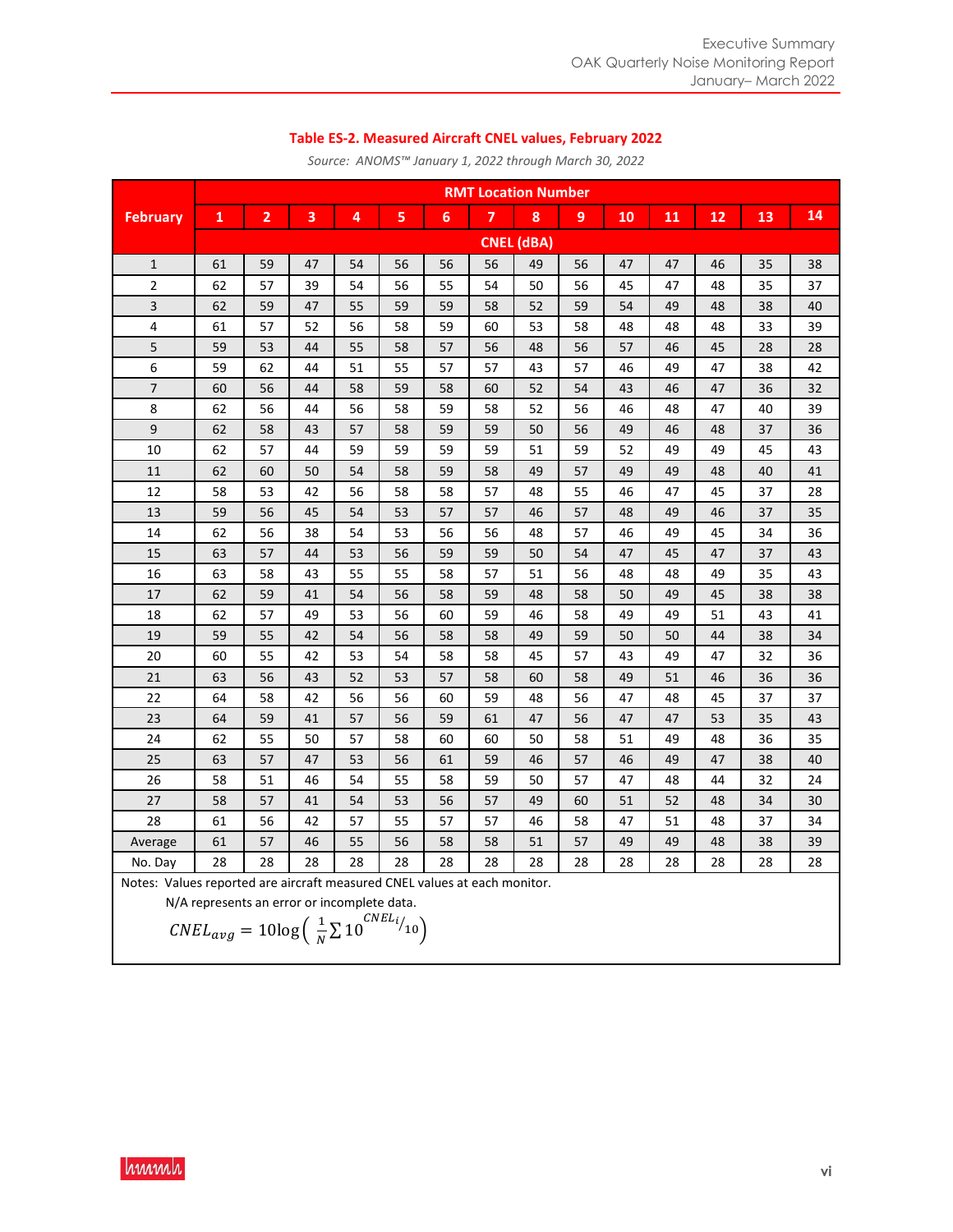#### **Table ES-3. Measured Aircraft CNEL values, March 2022**

|              | <b>RMT Location Number</b>                                                |    |    |    |    |    |    |                   |                  |    |    |    |     |     |
|--------------|---------------------------------------------------------------------------|----|----|----|----|----|----|-------------------|------------------|----|----|----|-----|-----|
| <b>March</b> | $\mathbf{1}$                                                              | 2  | 3  | 4  | 5  | 6  | 7  | 8                 | $\boldsymbol{9}$ | 10 | 11 | 12 | 13  | 14  |
|              |                                                                           |    |    |    |    |    |    | <b>CNEL (dBA)</b> |                  |    |    |    |     |     |
| $\mathbf{1}$ | 62                                                                        | 57 | 43 | 55 | 57 | 60 | 60 | 48                | 55               | 48 | 47 | 52 | N/A | 42  |
| 2            | 63                                                                        | 57 | 43 | 55 | 58 | 60 | 60 | 51                | 58               | 47 | 50 | 46 | N/A | 35  |
| 3            | 62                                                                        | 55 | 45 | 58 | 59 | 60 | 60 | 52                | 56               | 46 | 47 | 48 | 37  | 42  |
| 4            | 66                                                                        | 66 | 47 | 57 | 58 | 60 | 59 | 52                | 59               | 49 | 53 | 48 | N/A | 29  |
| 5            | 59                                                                        | 54 | 42 | 54 | 55 | 58 | 58 | 46                | 58               | 48 | 50 | 44 | N/A | 27  |
| 6            | 59                                                                        | 56 | 41 | 54 | 55 | 57 | 59 | 45                | 58               | 48 | 51 | 45 | N/A | 25  |
| 7            | 60                                                                        | 56 | 38 | 51 | 54 | 55 | 54 | 45                | 59               | 49 | 50 | 48 | 39  | 37  |
| 8            | 62                                                                        | 59 | 39 | 54 | 57 | 58 | 58 | 47                | 58               | 49 | 50 | 49 | 36  | 38  |
| 9            | 63                                                                        | 59 | 42 | 55 | 59 | 60 | 60 | 50                | 58               | 48 | 51 | 58 | N/A | 44  |
| 10           | 62                                                                        | 61 | 51 | 56 | 59 | 59 | 59 | 50                | 56               | 49 | 47 | 49 | N/A | 43  |
| 11           | 62                                                                        | 61 | 47 | 54 | 56 | 59 | 57 | 46                | 56               | 48 | 49 | 49 | N/A | 39  |
| 12           | 59                                                                        | 54 | 40 | 54 | 56 | 58 | 58 | 46                | 57               | 46 | 49 | 48 | N/A | 36  |
| 13           | 60                                                                        | 56 | 46 | 60 | 55 | 58 | 58 | 52                | 56               | 47 | 50 | 43 | N/A | 29  |
| 14           | 61                                                                        | 57 | 43 | 52 | 54 | 57 | 60 | 53                | 58               | 48 | 51 | 49 | N/A | 32  |
| 15           | 64                                                                        | 58 | 40 | 55 | 58 | 60 | 60 | 51                | 57               | 46 | 49 | 49 | N/A | 38  |
| 16           | 64                                                                        | 59 | 48 | 59 | 59 | 60 | 60 | 56                | 62               | 50 | 54 | 48 | N/A | 39  |
| 17           | 63                                                                        | 64 | 49 | 58 | 59 | 63 | 61 | 51                | 58               | 47 | 54 | 50 | N/A | 50  |
| 18           | 63                                                                        | 60 | 49 | 58 | 59 | 61 | 60 | 51                | 57               | 50 | 49 | 47 | 40  | 39  |
| 19           | 61                                                                        | 53 | 40 | 57 | 59 | 61 | 61 | 46                | 57               | 46 | 49 | 46 | 37  | N/A |
| 20           | 60                                                                        | 54 | 44 | 57 | 55 | 57 | 57 | 50                | 59               | 53 | 52 | 45 | 37  | 34  |
| 21           | 63                                                                        | 58 | 43 | 58 | 58 | 58 | 58 | 52                | 56               | 47 | 48 | 52 | 40  | 38  |
| 22           | 64                                                                        | 60 | 48 | 55 | 57 | 59 | 59 | 53                | 57               | 49 | 49 | 48 | 39  | 42  |
| 23           | 64                                                                        | 56 | 41 | 55 | 59 | 60 | 60 | 52                | 58               | 51 | 51 | 46 | 37  | 41  |
| 24           | 63                                                                        | 58 | 49 | 58 | 60 | 61 | 61 | 54                | 59               | 51 | 51 | 47 | 41  | 45  |
| 25           | 63                                                                        | 60 | 45 | 54 | 58 | 60 | 59 | 51                | 59               | 48 | 49 | 47 | 37  | 42  |
| 26           | 61                                                                        | 54 | 47 | 55 | 56 | 59 | 59 | 52                | 57               | 45 | 49 | 47 | 30  | N/A |
| 27           | 57                                                                        | 59 | 43 | 53 | 57 | 57 | 56 | 55                | 59               | 54 | 49 | 51 | 49  | 33  |
| 28           | 61                                                                        | 57 | 39 | 54 | 56 | 57 | 57 | 49                | 57               | 48 | 49 | 49 | 37  | 34  |
| 29           | 64                                                                        | 56 | 39 | 55 | 58 | 61 | 59 | 52                | 58               | 49 | 52 | 48 | 36  | 41  |
| 30           | 64                                                                        | 56 | 41 | 56 | 59 | 60 | 60 | 52                | 58               | 49 | 52 | 46 | 38  | 32  |
| 31           | 63                                                                        | 56 | 46 | 57 | 60 | 61 | 61 | 51                | 57               | 47 | 49 | 50 | 37  | 44  |
| Average      | 62                                                                        | 59 | 45 | 56 | 58 | 59 | 59 | 51                | 58               | 49 | 50 | 49 | 40  | 41  |
| No. Day      | 31                                                                        | 31 | 31 | 31 | 31 | 31 | 31 | 31                | 31               | 31 | 31 | 31 | 17  | 29  |
|              | Notes: Values reported are aircraft measured CNEL values at each monitor. |    |    |    |    |    |    |                   |                  |    |    |    |     |     |

*Source: ANOMS January 1, 2022 through March 30, 2022* 

N/A represents an error or incomplete data.

$$
CNEL_{avg} = 10\log\left(\frac{1}{N}\sum 10^{CNEL_i/10}\right)
$$

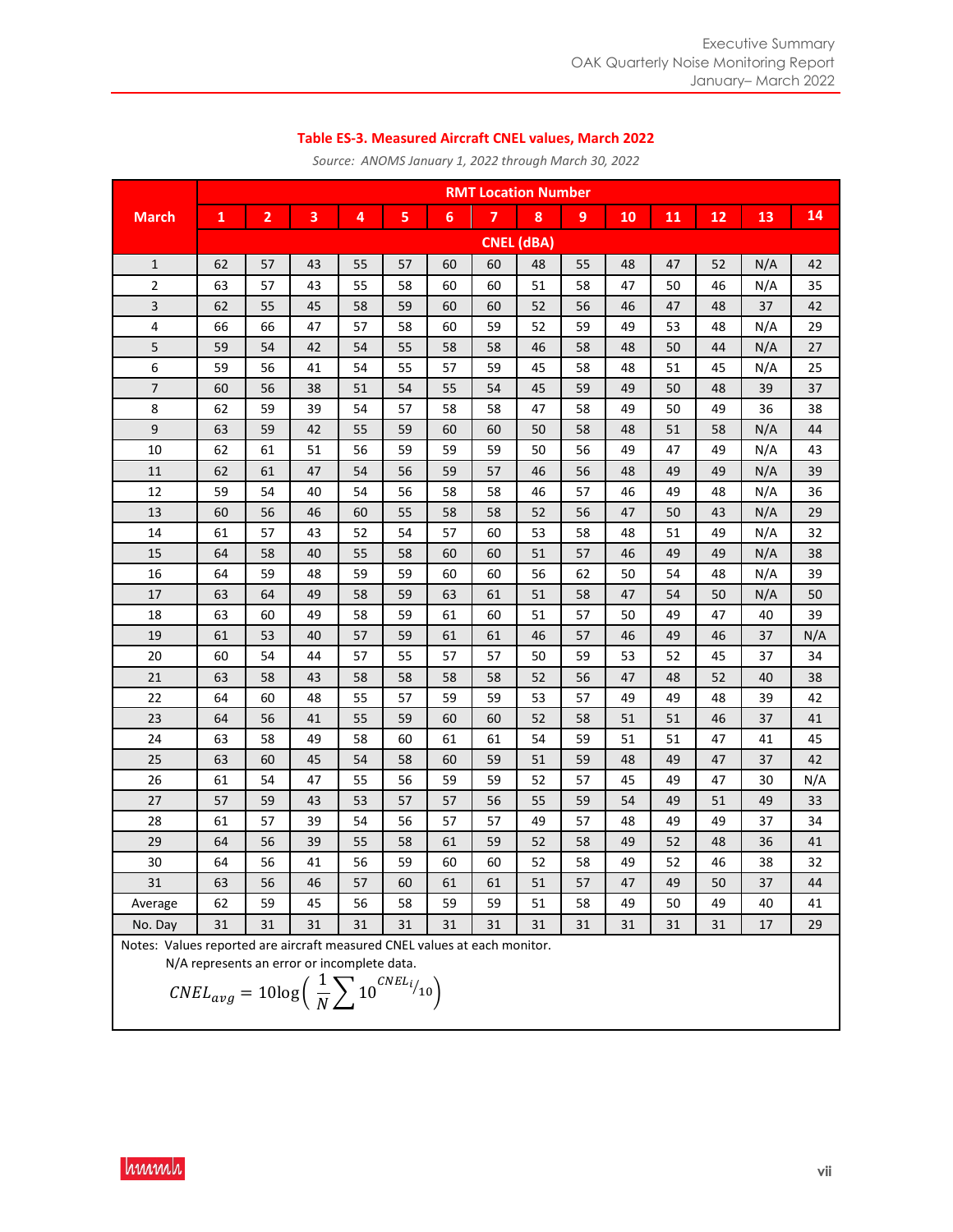# **Contents**

| 1            |  |
|--------------|--|
| $\mathbf{2}$ |  |
| 3            |  |
| 4            |  |
| 4.1          |  |
| 4.1.1        |  |
| 4.1.2        |  |
| 4.1.3        |  |
| 4.2          |  |
| 4.2.1        |  |
| 4.2.2        |  |
| 4.2.3        |  |
| 4.2.4        |  |
| 4.3          |  |
| 5            |  |
| 5.1          |  |
| 5.2          |  |
| 5.3          |  |

# **Figures**

Figure ES-1. Noise Impact Boundary: 12-Month CNEL Contours for January 2021 - December 2021 .......................iv

# **Tables**

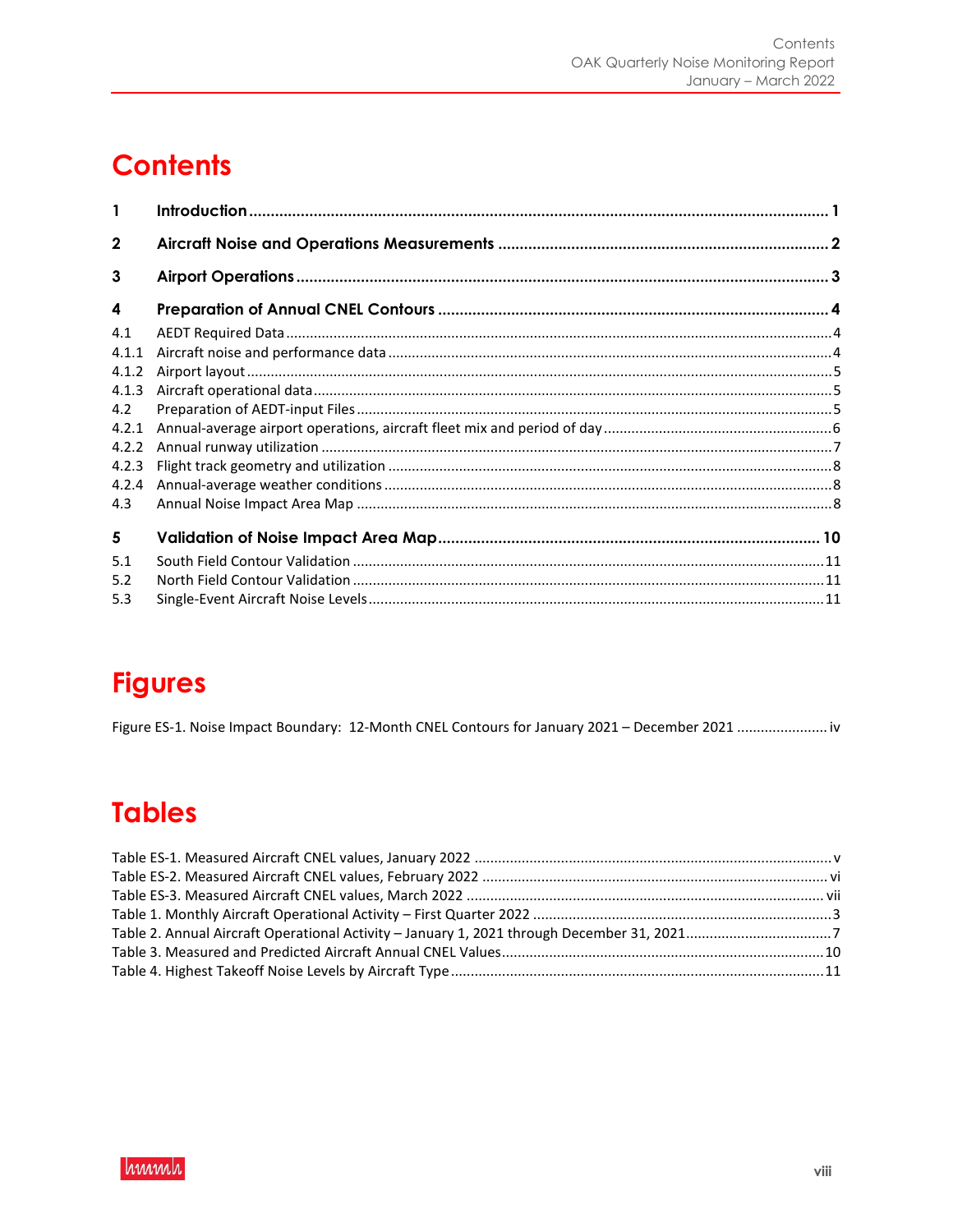## **1 Introduction**

This Quarterly Noise Monitoring report for the First Quarter of 2022 (1Q2022) was prepared for the Port of Oakland by HMMH. This report provides the aircraft noise levels and airport operations at Metropolitan Oakland International Airport (OAK) for the three-month period from January 1, 2022 to March 31, 2022 and satisfies the California Division of Aeronautics Noise Standards<sup>2</sup>, Section 5025 requirements.

According to the California Noise Standards, hereinafter referred to as "Title 21", a county may declare an airport within its boundaries to have a noise problem and shall enforce Title 21 requirements. Alameda County has declared OAK a "noise problem" airport. As such, the County must provide quarterly reports to the California Department of Transportation containing at least the following information:

- A map illustrating the noise impact boundary; Title 21, Section 5012, Airport Noise Standard, indicates that the "noise impact area" is based on the standard of 65 dB Community Noise Equivalent Level (CNEL); see Figure ES-1 in the Executive Summary
- **The annual noise impact area and the estimated number of dwelling units and people residing with** the noise impact area; see Form DOA 617 in the Executive Summary
- **Daily CNEL measurements, number of aircraft operations, and estimated number of operations of the** highest noise level aircraft type during the calendar quarter; see Tables ES-1 through ES-3 and Form DOA 617 in the Executive Summary
- Form DOA 617; see the Executive Summary

This report meets and exceeds Title 21's reporting requirements for 1Q2022. The following sections provide the methodology used to obtain the information reported and further details about the aircraft operations and noise exposure from those operations in the OAK environs. This report is organized as follows:

- Section 2: Aircraft Noise and Operations Measurements
- Section 3: Airport Operations
- Section 4: Preparation of Annual CNEL Contours
- Section 5: Validation of Noise Impact Area Map

<sup>2</sup> State of California Department of Transportation Division of Aeronautics, Title 21, Subchapter 6, Noise Standards, Register 90, No. 10—3-10-90.

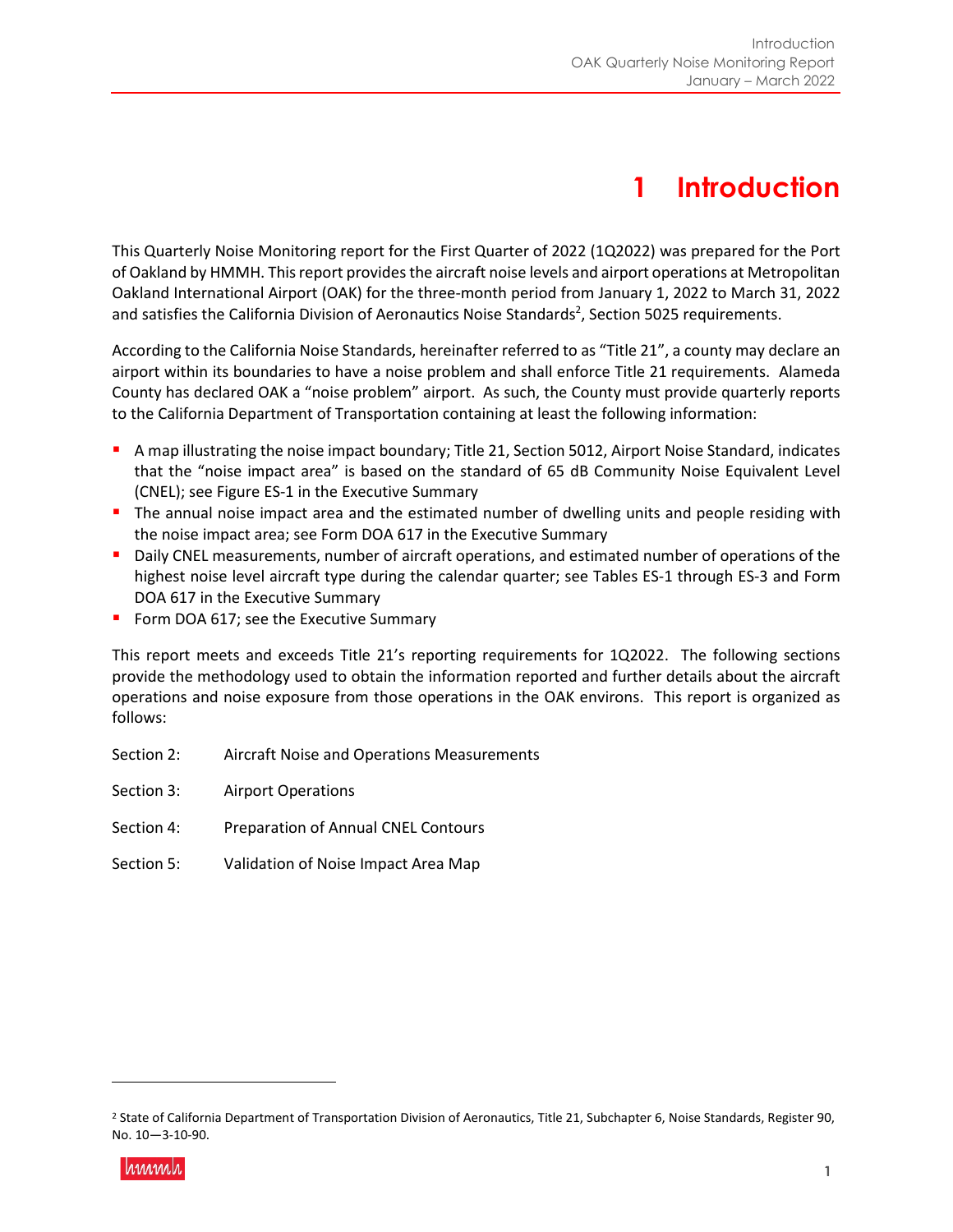## **2 Aircraft Noise and Operations Measurements**

On September 14, 1990, the Port of Oakland (Port), as the airport proprietor, installed a state-of-the-art noise and operations monitoring system (NOMS)<sup>3</sup>, which automatically collects flight track and aircraft identification data for a majority of all operations at the airport and measures and reports noise levels at specific locations. In 2006 and 2011, the Port upgraded their NOMS with ANOMS8 software and Envirosuite, formerly EMS Brüel & Kjaer (B&K) 3639-E noise monitors, respectively. To maintain the most up-to-date technology, the Port upgraded to ANOMS9 software in 2016. In December 2021, the Port upgraded the EMS Brüel & Kjaer (B&K) 3639-E noise monitors to Envirosuite 3680 Environmental Monitoring Units (EMUs).

As shown in Figure ES-1, OAK's NOMS is currently configured with fourteen (14) Remote Monitoring Terminals (RMTs) dispersed in the communities surrounding OAK to assist in evaluating compliance with OAK's established flight pattern and aircraft noise abatement procedures, and to assess the noise impact in residential areas from OAK aircraft operations. ANOMS™ correlates recorded noise events at each RMT with aircraft flight track records obtained from the Federal Aviation Administration's (FAA) System Wide Information Management (SWIM) advanced technology program.

The SWIM data is used to separate aircraft and non-aircraft noise events recorded at the RMTs. ANOMS™ also excludes noise events due to aircraft overflights from other airports (such as San Francisco International) using the aircraft identification information included in the data.

The 14 RMTs located in the community are Envirosuite 3680 Environmental Monitoring Units (EMUs) fitted HBK Type 4952 outdoor microphone assemblies. The RMTs are housed in weatherproof cabinets, and the microphones are placed on booms at least 20 feet above the ground surface or at least 10 feet above neighboring rooftops, whichever is higher, and has a clear line of sight to the path of aircraft in flight. The RMTs report the maximum A-weighted sound level (Lmax), the duration of a noise event at a pre-programmed threshold sound level, and the (A-weighted) Single Event Noise Exposure Level (SENEL) for single noise events. The RMT's pre-programmed parameters were determined from previous field observations of aircraft and background noise levels at each measurement site. ANOMS™ also reports the Hourly Noise Level (HNL) and CNEL based on both overall noise levels and individual noise events exceeding the selected measurement threshold levels.

The RMT's internal calibration system performs daily checks using an acoustic actuator. The RMTs are externally calibrated periodically, per manufacturer's recommendations, using an acoustical calibrator certified to be consistent with National Institute of Standards and Technology (NIST) reference levels. The measurement systems meet all pertinent specifications of the American National Standards Institute (ANSI) and the International Electrotechnical Commission (IEC) for Type 1 Precision sound level meters and microphones and comply with all applicable requirements of Title 21.

<sup>&</sup>lt;sup>3</sup> The OAK system utilizes ANOMS™, which is a product of Envirosuite.

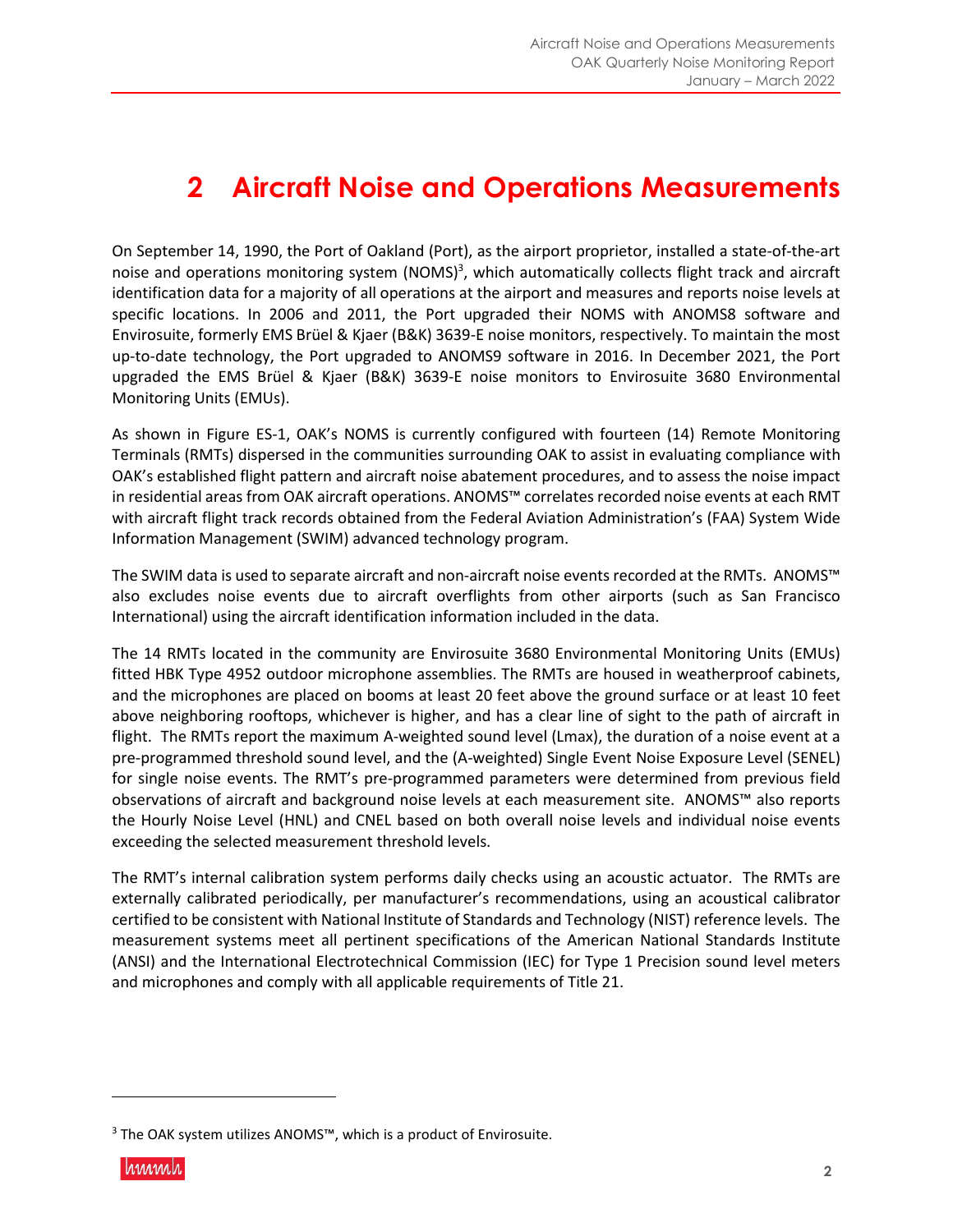## **3 Airport Operations**

Title 21 requires the reporting of the total number of airport operations during the calendar quarter. Table 1 provides a summary of the monthly activity for January through March 2022 as captured in ANOMS™, along with the previous quarter totals. The table presents aircraft operations at OAK in the following eight categories: commercial jets, regional jets, corporate jets, turbo-propeller (turboprops), propeller, helicopters, military, and unknown. Commercial jets are primarily large jets consisting of both passenger carriers and freight operators as defined in FAA Order 7210.3. Regional jets are primarily small commercial jets while corporate jets have fewer seats and are typically flown as charter operations. The military category contains propeller, rotorcraft, and jet aircraft.

Table 1 indicates a decrease in commercial jets by 4.8% in the first quarter 2022. Corporate jet activity decreased by 15.2% and turboprop activity increased by 3.8% respectively, while regional jet activity and propeller activity increased by 1.1% and 9.5% respectively. Helicopters operations increased by 1.0%. Military aircraft captured by ANOMS<sup>TM</sup> remained the same at zero operations in the first quarter 2022<sup>4</sup> compared to the fourth quarter 2021. Unknown aircraft activity remained the same at zero operations in the first quarter 2022 compared to the fourth quarter 2021. Overall, OAK total aircraft operations, as captured in ANOMS™, decreased by 4.7% during the first quarter of 2022 compared to the fourth quarter of 2021.

|                          |          |          | <b>Percent</b> |              |          |               |
|--------------------------|----------|----------|----------------|--------------|----------|---------------|
| <b>Aircraft Category</b> | Jan      | Feb      | <b>Mar</b>     | <b>Total</b> | 4Q2021   | <b>Change</b> |
| Commercial Jets          | 7.719    | 7,551    | 8.416          | 23.686       | 24,882   | $-4.8%$       |
| Regional Jets            | 1.162    | 1.100    | 1.271          | 3,533        | 3.494    | 1.1%          |
| Corporate Jets           | 1,724    | 1,657    | 1,866          | 5,247        | 6,191    | $-15.2%$      |
| Turboprops               | 689      | 597      | 658            | 1,944        | 1,873    | 3.8%          |
| Propeller                | 795      | 793      | 788            | 2.376        | 2,169    | 9.5%          |
| <b>Helicopters</b>       | 116      | 128      | 171            | 415          | 411      | 1.0%          |
| Military                 | $\Omega$ | $\Omega$ | $\Omega$       | $\Omega$     | $\Omega$ | 0.0%          |
| Unknown                  | 0        | $\Omega$ | $\Omega$       | $\Omega$     | $\Omega$ | 0.0%          |
| Total                    | 12.205   | 11.826   | 13.170         | 37.201       | 39,020   | $-4.7%$       |

#### **Table 1. Monthly Aircraft Operational Activity – First Quarter 2022**

Aircraft operations from OAK determine CNEL in the OAK environs, which by definition is a daily noise exposure. To determine the average daily noise exposure from OAK operations, additional information is required for determining aircraft fleet mix, runway use, and time of day of the operations, since CNEL weights evening (7pm to 10pm) and night (10pm to 7am) noise levels by adding approximately 5 dB and 10 dB respectively to noise levels during evening and night periods.

<sup>4</sup> Majority of ANOMS military operations unavailable due to security reasons. FAA Air Traffic Activity System (ATADS) reported 142 itinerant and 194 local military operations during 1Q2022.

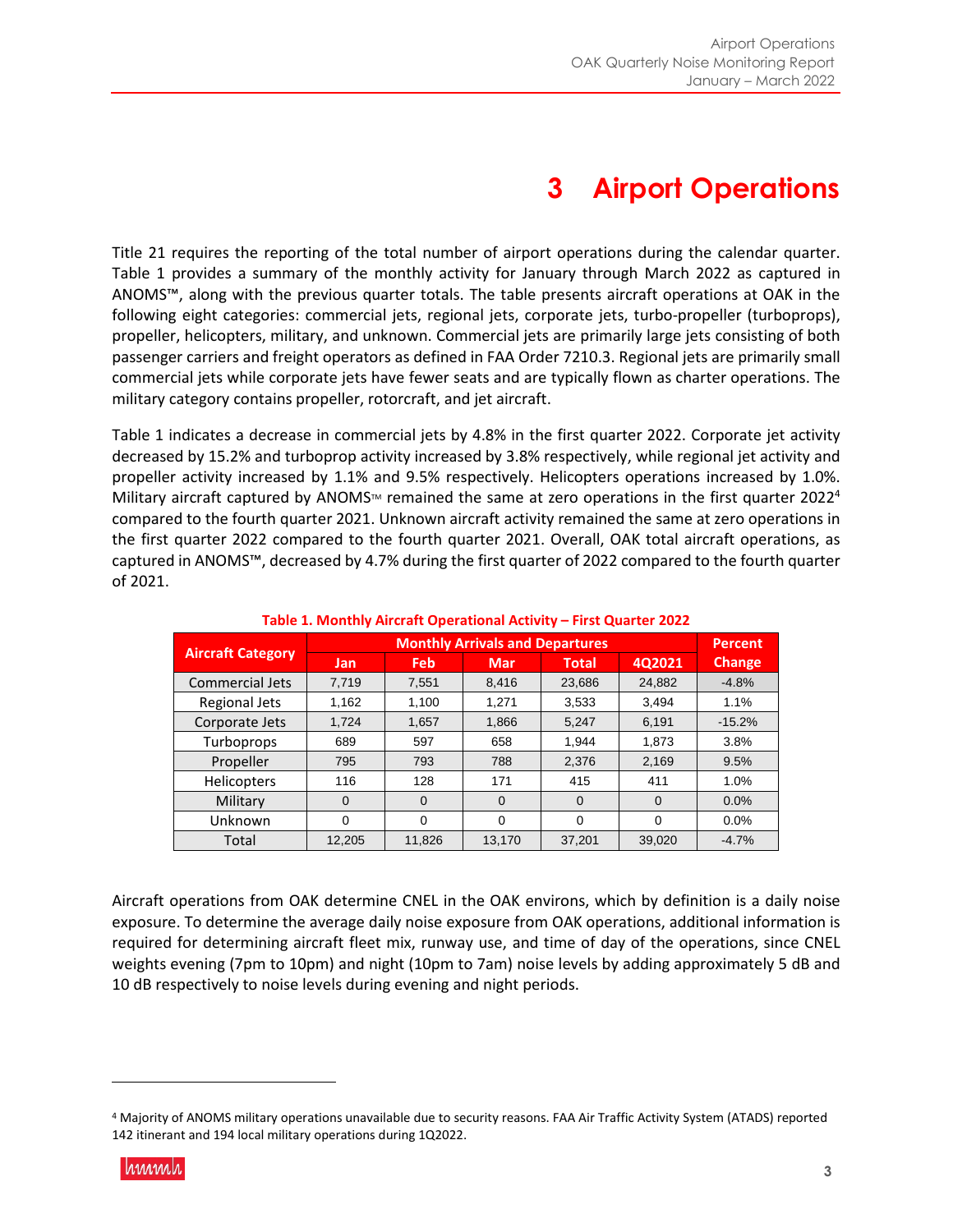## **4 Preparation of Annual CNEL Contours**

CNEL can be calculated or estimated through modeling. OAK measures CNEL at each of the aforementioned RMTs, but determination of CNEL contours requires the use of a noise model such as the FAA Aviation Environmental Design Tool (AEDT). Title 21, Section 5012, Airport Noise Standard, indicates that the "noise impact area" is based on the standard of 65 dB CNEL. AEDT incorporates a comprehensive set of computer routines for calculating airport noise exposure contours. HMMH used the most current release of AEDT, namely Version 3d, to prepare the annual contours for the 12 months ending with the fourth quarter 2021.

HMMH used the Port of Oakland's flight track files and noise level measurement data collected by ANOMS™ as the basis for predicting and validating aircraft noise at OAK using AEDT. Data for aircraft activity, aircraft fleet mix including helicopters, and airport configuration used in the noise modeling process were obtained from ANOMS™ for the time period of January 1, 2021 through December 31, 2021. The following sections provide a summary of the data, methods and assumptions used to prepare the Annual CNEL contours.

#### **4.1 AEDT Required Data**

AEDT requires data in three principal categories: (1) aircraft noise and performance data, (2) airport layout, and (3) aircraft operational data.

#### **4.1.1 Aircraft noise and performance data**

AEDT includes a database of noise and performance data for a broad range of representative aircraft types. Noise data cover a range of distances (from 200 feet to 25,000 feet) for specific thrust levels. Performance data include thrust, speed, and altitude profiles for takeoff and landing operations. The AEDT database contains standard noise and performance data for more than 250 different aircraft types. The program automatically accesses the applicable noise and performance data for departure and approach operations by those aircraft. For aircraft not included in the database, the FAA maintains a list of acceptable "substitutes".

Airfield elevation and average temperature have an effect on aircraft performance; these are accounted for in AEDT. For example, aircraft departing from a high-altitude airport and/or at high temperatures must use more thrust than at lower elevations and temperatures. The performance data used by AEDT define the length of the takeoff roll (based on aircraft takeoff weight), the climb rate, and speeds for each flight segment.

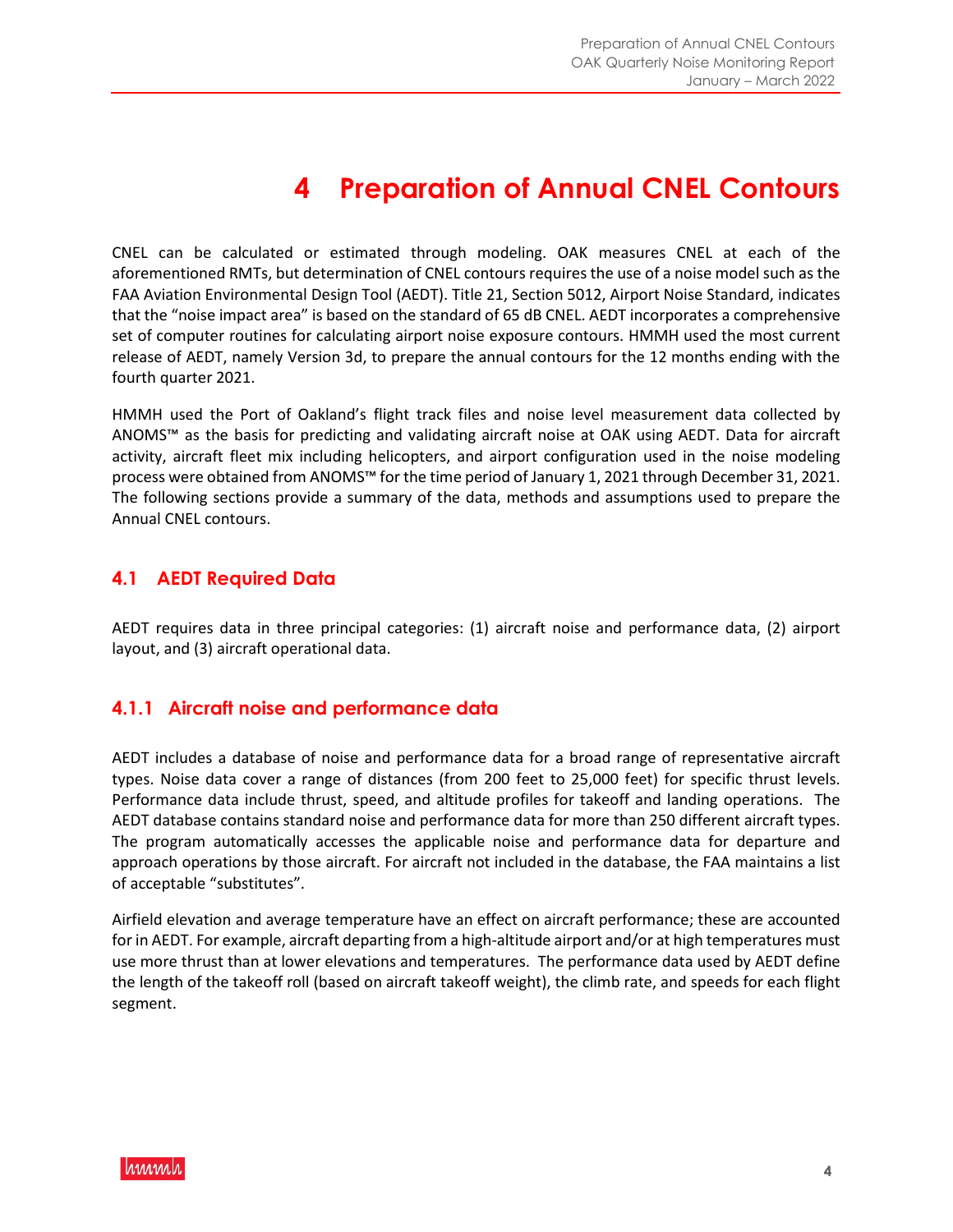### **4.1.2 Airport layout**

AEDT requires the following airfield layout related inputs:

- **Runway orientations**
- **Runway lengths**
- **Runway end elevations**
- **Start-of-takeoff-roll points on each runway**
- **Landing touchdown points on each runway**
- **Runway threshold crossing heights**
- **Runway approach slopes**
- Annual average temperature, pressure, relative humidity, and runway-specific headwinds

### **4.1.3 Aircraft operational data**

AEDT requires the following aircraft operational inputs:

- **Number of aircraft operations**
- **Aircraft fleet mix**
- **Day-evening-night split of operations**
- **Runway utilization**
- Flight track geometry and utilization

For accurate determination of daily noise exposure using actual aircraft operations for modeling purposes, the ANOMS™ database provided complete and accurate information for approximately 152,528 operations on 365 days<sup>5</sup>.

#### **4.2 Preparation of AEDT-input Files**

As directed by the Port, HMMH prepared the AEDT input files through the use of our proprietary preprocessor which takes maximum advantage of both AEDT's capabilities and the investment that the Port has made in operations monitoring with ANOMS™. Our preprocessor automates the process of preparing the AEDT inputs directly from the flight operations monitoring results, to permit airports to model the full diversity of activity as precisely as possible. Rather than modeling a single annual-average day, this allows the determination of noise exposure from actual OAK flight operations for a total of 365 days. It should be noted that AEDT is used for all noise calculations. The preprocessor provides an organizational structure to model individual flight tracks in AEDT. It does not modify AEDT standard noise, performance, or aircraft substitution data, but rather selects the best standard data or FAA approved nonstandard data available to AEDT for each individual flight track. The following subsections summarize the noise modeling inputs for January 1, 2021 through December 31, 2021 operations at OAK.

<sup>5</sup> The AEDT preprocessor, successfully processed 365 days of complete and accurate flight track data to determine the average daily noise exposure. Traditional modeling techniques determine daily noise exposure from a single day of "annual-average" activity.

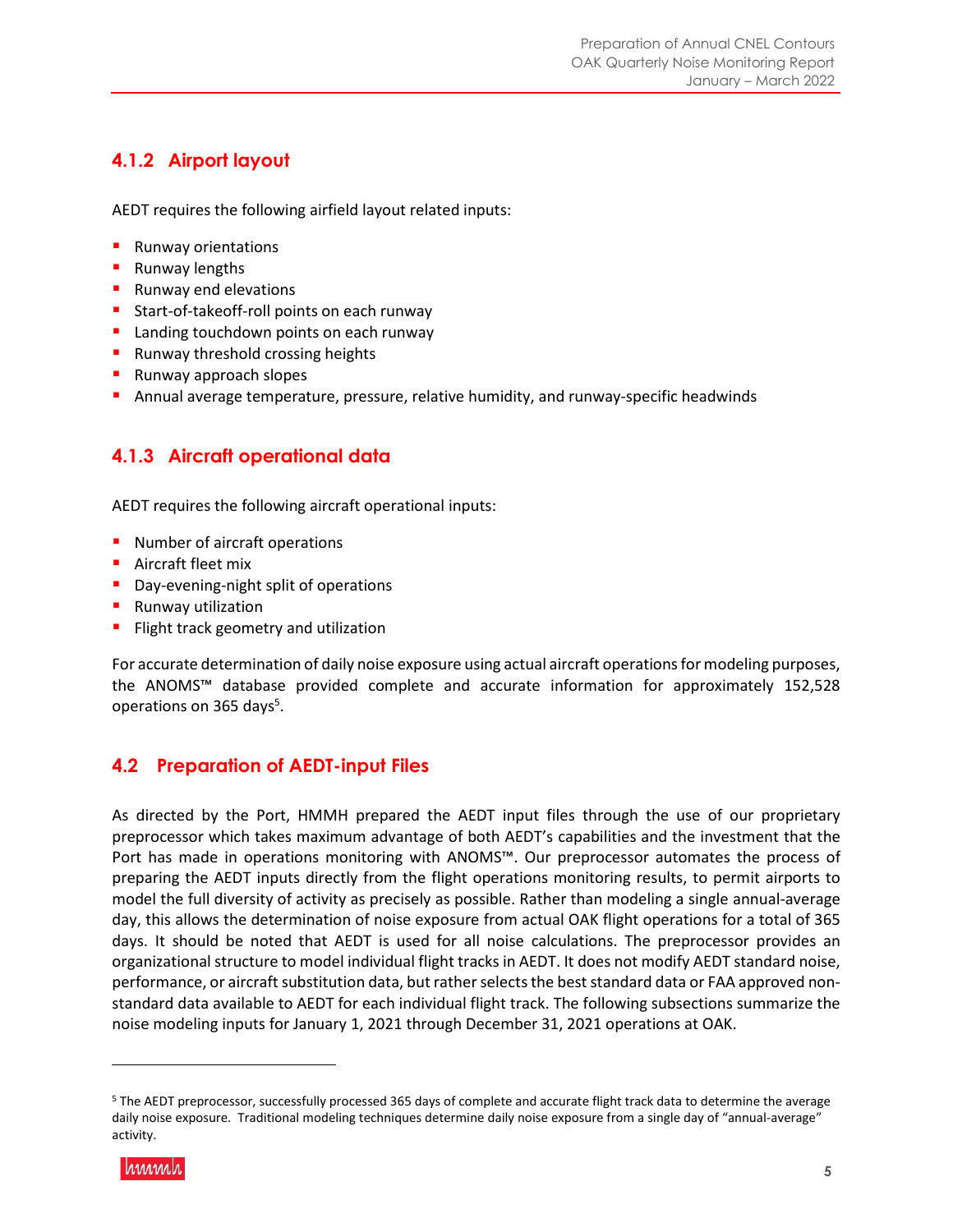#### **4.2.1 Annual-average airport operations, aircraft fleet mix and period of day**

AEDT aircraft types were assigned based on the FAA aircraft code associated with each flight, supplemented by FAA registration data. For commercial operations, selection of the specific AEDT aircraft type was accomplished by using the fleet mix of each airline. This information permits a rational and representative selection of AEDT aircraft types. In cases where multiple AEDT types are available for a single FAA code, the preprocessor chooses the AEDT type using a random process, with weightings corresponding to the number of each aircraft type operated by that particular airline.

To account for the noise level adjustments applied to evening and nighttime operations, all AEDT input must be coded as to whether it occurs in the day, evening or at night. Our preprocessor uses the time recorded in the operations data to assign each operation to the appropriate time of day based on the actual arrival or departure time at OAK. Operations between 7 a.m. and 7 p.m. are unweighted. When the time of the operation is between 7 p.m. and 10 p.m., the operation is considered to occur during the evening, and a weighting factor of 3 times the noise energy (approximately 4.7 dB) is added in the computation of CNEL by AEDT. When the time of the operation is between 10 p.m. and 7 a.m., the operation is considered to occur during the night and a weighting factor of 10 times (10 dB) is added in the computation of CNEL by AEDT.

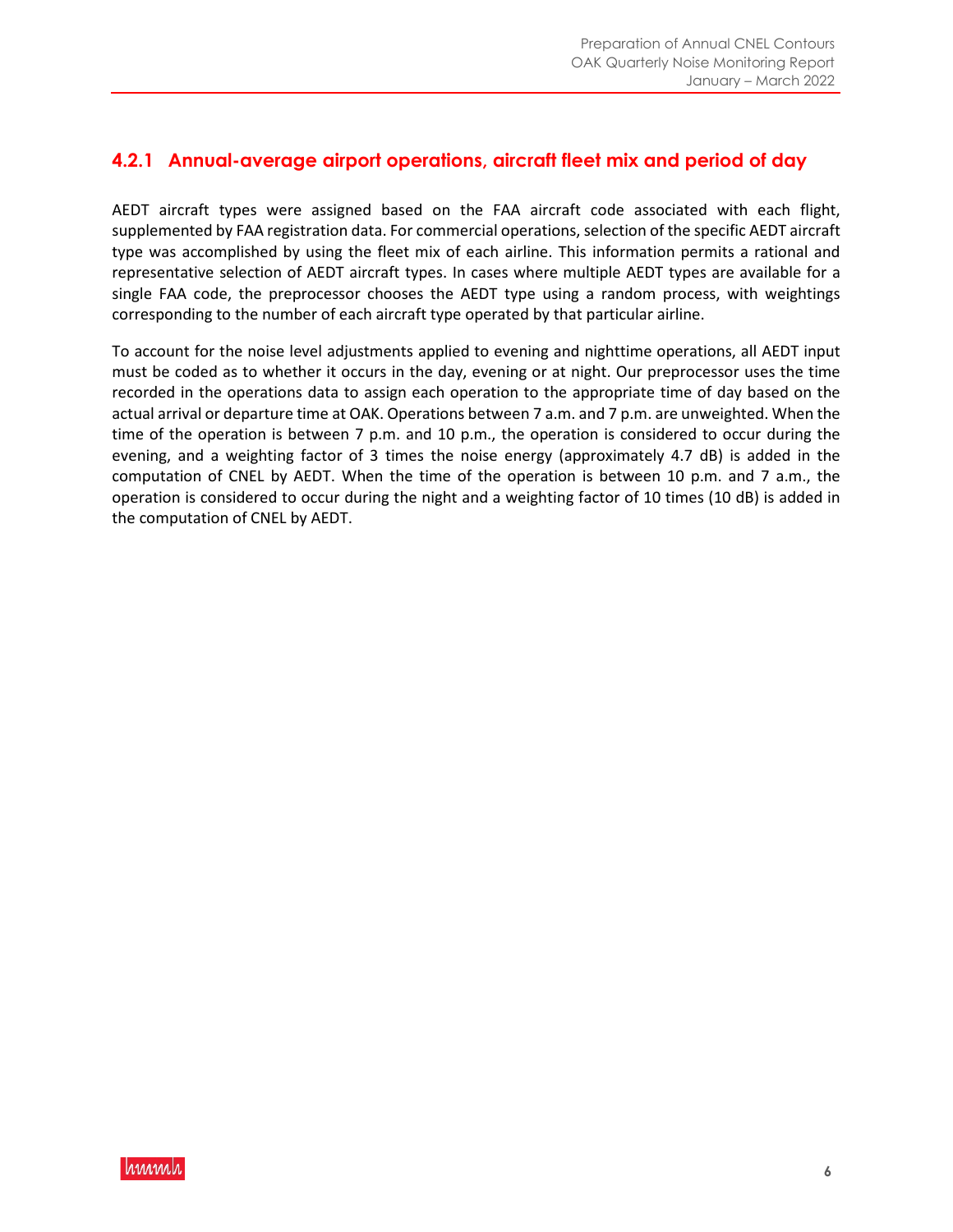### **4.2.2 Annual runway utilization**

Runway use was determined from the actual flight track data acquired in ANOMS™. Table 2 summarizes the observed runway utilization rates during January 1, 2021 through December 31, 2021, collapsed into the following major aircraft type categories: (1) commercial jet, (2) regional jet, (3) corporate jet, (4) turbopropeller (turboprops), (5) piston propeller aircraft (propeller), (6) military (7) helicopters and (8) other. AEDT modeled each aircraft operation on the individual runway and flight track found in the ANOMS™ sample, thus each aircraft type has unique runway utilization.

Table 2 summarizes the annual arrival and departure activity.

|                          |                                                                                                                                                                                                                         | <b>South Field</b>   |                                    | <b>North Field</b>         |                  |                            |                  |                  |                                    |                              |
|--------------------------|-------------------------------------------------------------------------------------------------------------------------------------------------------------------------------------------------------------------------|----------------------|------------------------------------|----------------------------|------------------|----------------------------|------------------|------------------|------------------------------------|------------------------------|
| <b>Aircraft Category</b> |                                                                                                                                                                                                                         | <b>RWY 30 RWY 12</b> | <b>South Field</b><br><b>Total</b> | <b>RWY</b><br><b>28R/L</b> | <b>RWY</b><br>33 | <b>RWY</b><br><b>10R/L</b> | <b>RWY</b><br>15 | PAD <sub>1</sub> | <b>North Field</b><br><b>Total</b> | <b>Grand</b><br><b>Total</b> |
|                          |                                                                                                                                                                                                                         |                      |                                    | <b>Aircraft Landings</b>   |                  |                            |                  |                  |                                    |                              |
| Commercial Jets          | 41,167                                                                                                                                                                                                                  | 2,035                | 43,202                             | 283                        | $\pmb{0}$        | 10                         | $\mathbf 0$      | $\pmb{0}$        | 293                                | 43,495                       |
| <b>Regional Jets</b>     | 3,294                                                                                                                                                                                                                   | 242                  | 3,536                              | 3,044                      | 0                | 20                         | 0                | 0                | 3,064                              | 6,600                        |
| Corporate Jets           | 406                                                                                                                                                                                                                     | 335                  | 741                                | 9,975                      | $\overline{2}$   | 172                        | $\mathbf 0$      | $\mathbf 0$      | 10,149                             | 10,890                       |
| Turboprops               | 242                                                                                                                                                                                                                     | 21                   | 263                                | 3,458                      | $\overline{2}$   | 150                        | 6                | 0                | 3,616                              | 3,879                        |
| Propeller                | 13                                                                                                                                                                                                                      | $\mathbf{1}$         | 14                                 | 5,268                      | 166              | 76                         | 94               | $\mathbf 0$      | 5,604                              | 5,618                        |
| Military                 | $\Omega$                                                                                                                                                                                                                | $\Omega$             | 0                                  | 4                          | $\mathbf 0$      | $\Omega$                   | $\Omega$         | 0                | 4                                  | 4                            |
| Helicopters              | $\mathbf 0$                                                                                                                                                                                                             | $\mathbf 0$          | $\bf{0}$                           | 8                          | $\mathbf 0$      | $\mathbf 0$                | $\mathbf 0$      | 677              | 685                                | 685                          |
| Other                    | (114)                                                                                                                                                                                                                   | (4)                  | (118)                              | (177)                      | (34)             | (9)                        | (8)              | (44)             | (272)                              | (390)                        |
| <b>Total</b>             | 45,008                                                                                                                                                                                                                  | 2,630                | 47,638                             | 21,863                     | 136              | 419                        | 92               | 633              | 23,143                             | 70,781                       |
|                          |                                                                                                                                                                                                                         |                      |                                    | <b>Aircraft Departures</b> |                  |                            |                  |                  |                                    |                              |
| Commercial Jets          | 41,152                                                                                                                                                                                                                  | 2,097                | 43,249                             | 120                        | $\mathbf 0$      | 8                          | $\mathbf 0$      | $\mathbf 0$      | 128                                | 43,377                       |
| <b>Regional Jets</b>     | 5,926                                                                                                                                                                                                                   | 150                  | 6,076                              | 407                        | 0                | 121                        | $\Omega$         | 0                | 528                                | 6,604                        |
| Corporate Jets           | 8,099                                                                                                                                                                                                                   | 38                   | 8,137                              | 2,100                      | 30               | 512                        | $\mathbf 0$      | $\mathbf 0$      | 2,642                              | 10,779                       |
| Turboprops               | 188                                                                                                                                                                                                                     | 9                    | 197                                | 2,801                      | 36               | 164                        | 5                | 0                | 3,006                              | 3,203                        |
| Propeller                | 130                                                                                                                                                                                                                     | 5                    | 135                                | 2,165                      | 2,466            | 89                         | 172              | $\pmb{0}$        | 4,892                              | 5,027                        |
| Military                 | $\mathbf{1}$                                                                                                                                                                                                            | 0                    | $\mathbf{1}$                       | 0                          | 0                | $\Omega$                   | $\mathbf 0$      | $\mathbf 0$      | $\mathbf 0$                        | $\mathbf{1}$                 |
| Helicopters              | $\mathbf{1}$                                                                                                                                                                                                            | $\overline{0}$       | $\mathbf{1}$                       | 5                          | $\mathbf 0$      | $\Omega$                   | $\mathbf 0$      | 424              | 429                                | 430                          |
| Other                    | (43)                                                                                                                                                                                                                    | (7)                  | (50)                               | (153)                      | (116)            | (7)                        | (4)              | 109              | (171)                              | (221)                        |
| <b>Total</b>             | 55,454                                                                                                                                                                                                                  | 2,292                | 57,746                             | 7,445                      | 2,416            | 887                        | 173              | 533              | 11,454                             | 69,200                       |
|                          |                                                                                                                                                                                                                         |                      | Touch & Go / Circuit Operations    |                            |                  |                            |                  |                  |                                    |                              |
| <b>Total</b>             | 100                                                                                                                                                                                                                     | 16                   | 204                                | 9,725                      | 2224             | 363                        | 99               | 20               | 10,659                             | 12,547                       |
| <b>Total Operations</b>  | 100,562                                                                                                                                                                                                                 | 4,938                | 105,588                            | 39,033                     | 4,776            | 1,669                      | 364              | 1,186            | 45,256                             | 152,528                      |
|                          | Note: "Other" aircraft category implies operations with known aircraft types, but no category associations.<br>" $(\#)'$ denotes runways with operations that were incorrectly assigned and adjusted prior to modeling. |                      |                                    |                            |                  |                            |                  |                  |                                    |                              |

**Table 2. Annual Aircraft Operational Activity – January 1, 2021 through December 31, 2021**  *Source: Port of Oakland ANOMS™ January 1, 2021 through December 31, 2021* 

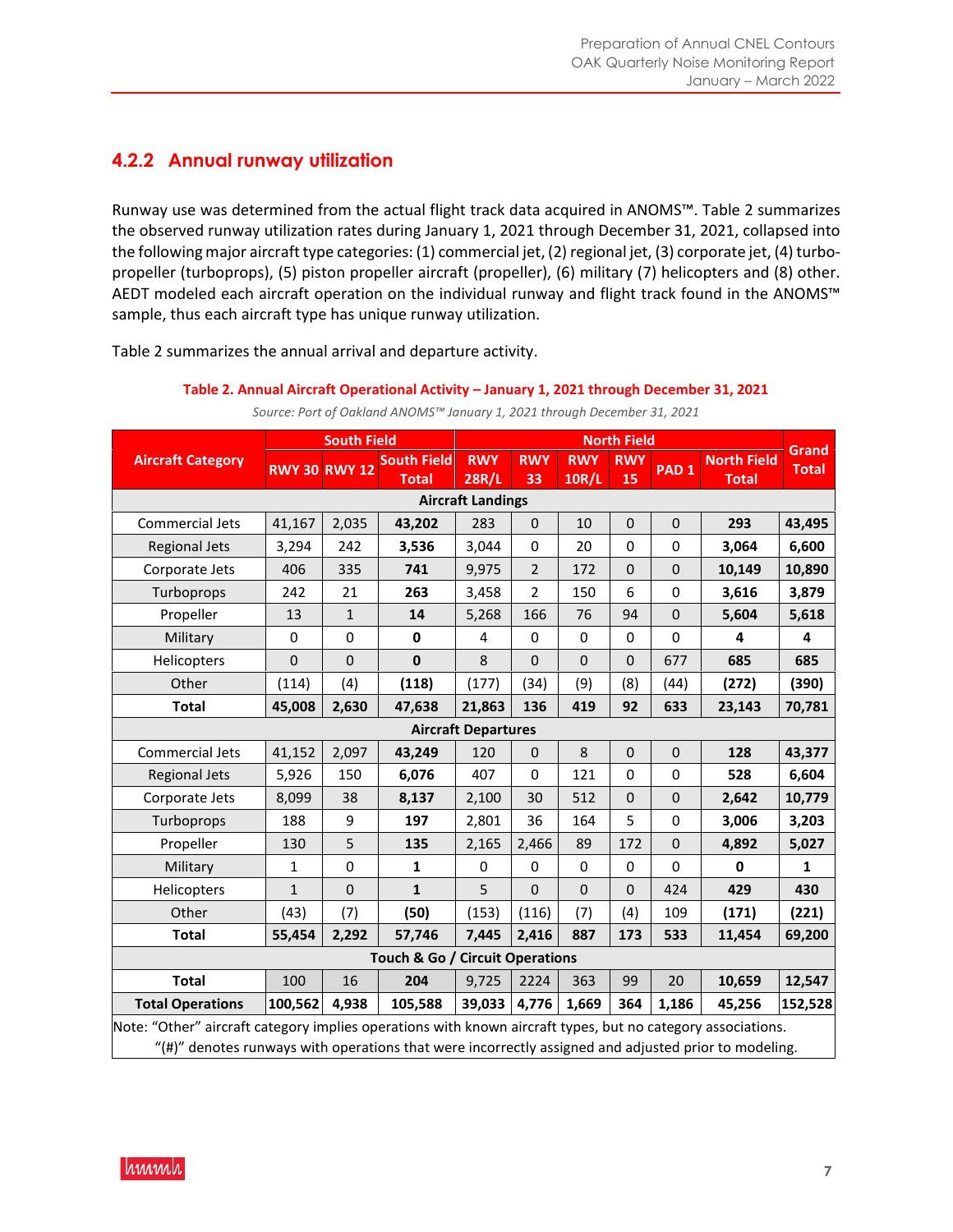### **4.2.3 Flight track geometry and utilization**

The preprocessor uses every available flight track in the radar sample as an input to the Aviation Environmental Design Tool (AEDT). As discussed in Section 4.1.3, the OAK ANOMS database includes flight tracks with associated flight identification data for 152,528<sup>6</sup> operations from a total of 365 days modeled. The preprocessor converts each available flight track into AEDT noise model inputs. AEDT is then invoked to model these operations and generate an annual CNEL contour.

#### **4.2.4 Annual-average weather conditions**

AEDT has several settings that affect aircraft performance profiles and sound propagation based on meteorological data at the airport. Meteorological settings include average temperature, sea level pressure, standard pressure, relative humidity, dew point, and headwind speed. Weather data were obtained from the National Oceanic and Atmospheric Administration's National Climatic Data Center averaged over a 1-year period for OAK, and these values were used in AEDT for computing the annual noise exposure map.

- Temperature: 60.6 °F
- Sea Level Pressure: 1017.2 millibars
- Standard Pressure: 1016.9 millibars
- Relative humidity: 67.6%
- Dew Point: 48.8<sup>°</sup>F
- Headwind speed: 1.7 knots

#### **4.3 Annual Noise Impact Area Map**

AEDT was used to prepare the OAK 12-month CNEL noise impact area map shown in Figure ES-1 based on the aircraft noise levels and airport operational factors described in the previous sections. Our preprocessor developed AEDT inputs for each available flight track in the radar data spanning 365 total days. These inputs were imported into and run through AEDT to produce the CNEL contour results.

AEDT predicted slightly higher CNEL than measured during the same period to the south of Runway 12/30 centerline. In compliance with the California Airport Noise Regulation, the AEDT modeled contour was adjusted to the 2021 annual-average measured results. Title 21 specifies that the measured results come from monitors near the closure point of the 65 dB CNEL contour, thus for OAK, the measured results from RMT1 were used. The measured and modeled CNEL at RMT1 was 61 dB and 63 dB, respectively. Thus, by applying a -1 dB correction to the contour, the modeled results match the measured data. This 1-dB adjustment was applied equally to the AEDT produced contours. The AEDT-produced 66 dB CNEL contour was used to represent the 65 dB CNEL contour shown in Figure ES-1, the AEDT-produced 71 dB CNEL contour represents the 70 dB CNEL contour shown in Figure ES-1 and the AEDT-produced 76 dB CNEL contour represents the 75 dB CNEL contour shown in Figure ES-1.

<sup>&</sup>lt;sup>6</sup> There are 611 operations from ANOMs that could not be modeled due to irregular track geometry.

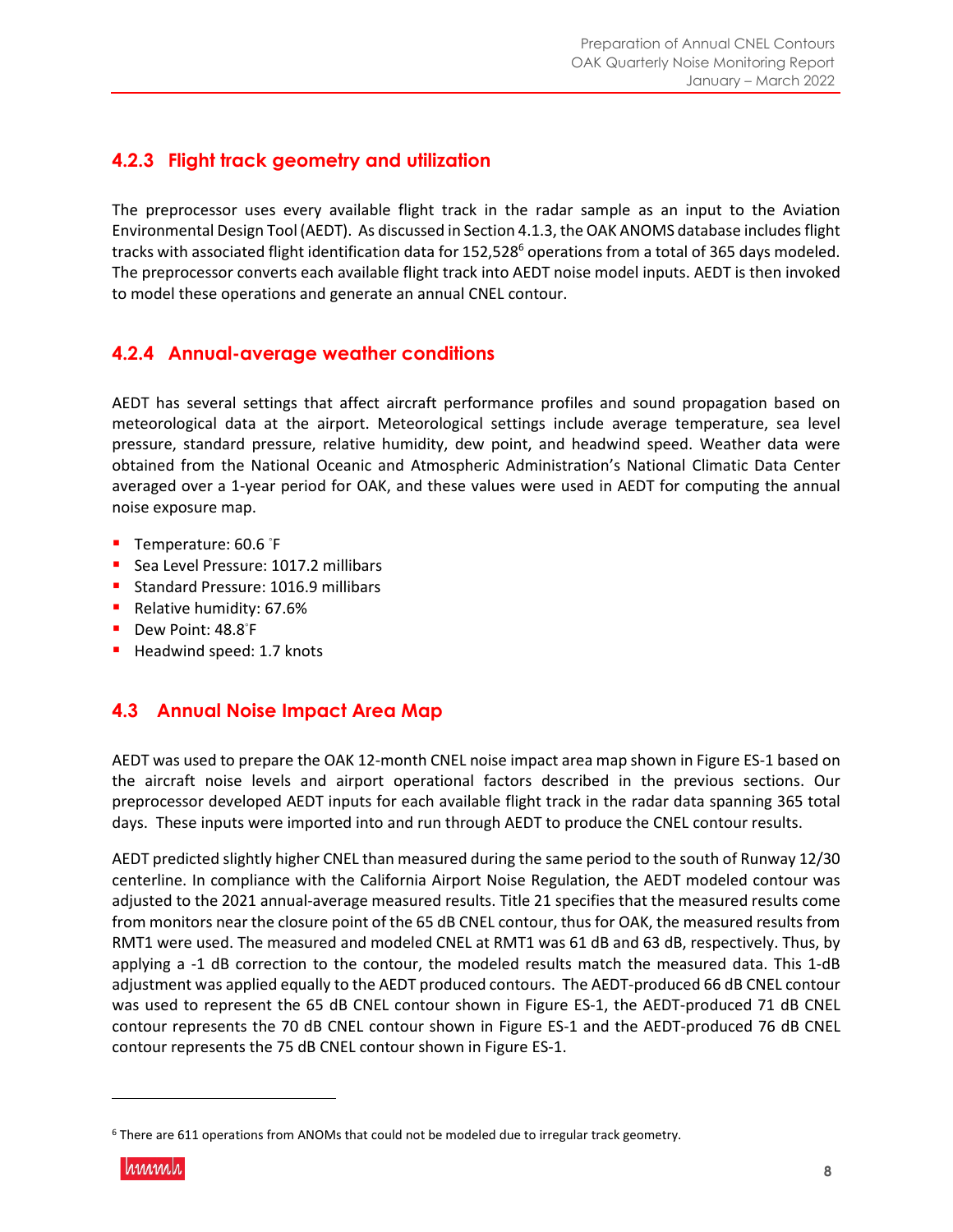The resulting 65, 70 and 75 dB CNEL contours were plotted on an ArcView map of the area surrounding the airport, as shown by Figure ES-1. The CNEL contours prepared for current annual average daily operations at OAK describe the airport noise environment within the requirements of the California Airport Noise Regulations.

The contour map was used to determine the number of dwelling units included within the Noise Impact Boundary defined by the California Airport Noise Regulations. For this analysis, it was assumed that a parcel was affected if it included an incompatible land use, and if any portion of the parcel was included in the 65 dB CNEL contour. Land use was determined from the AutoCAD parcel map prepared by the Port of Oakland, which was imported into ArcView. Based upon these data and in congruence with the previous reports, no incompatible residences exist within the current Noise Impact Boundary.

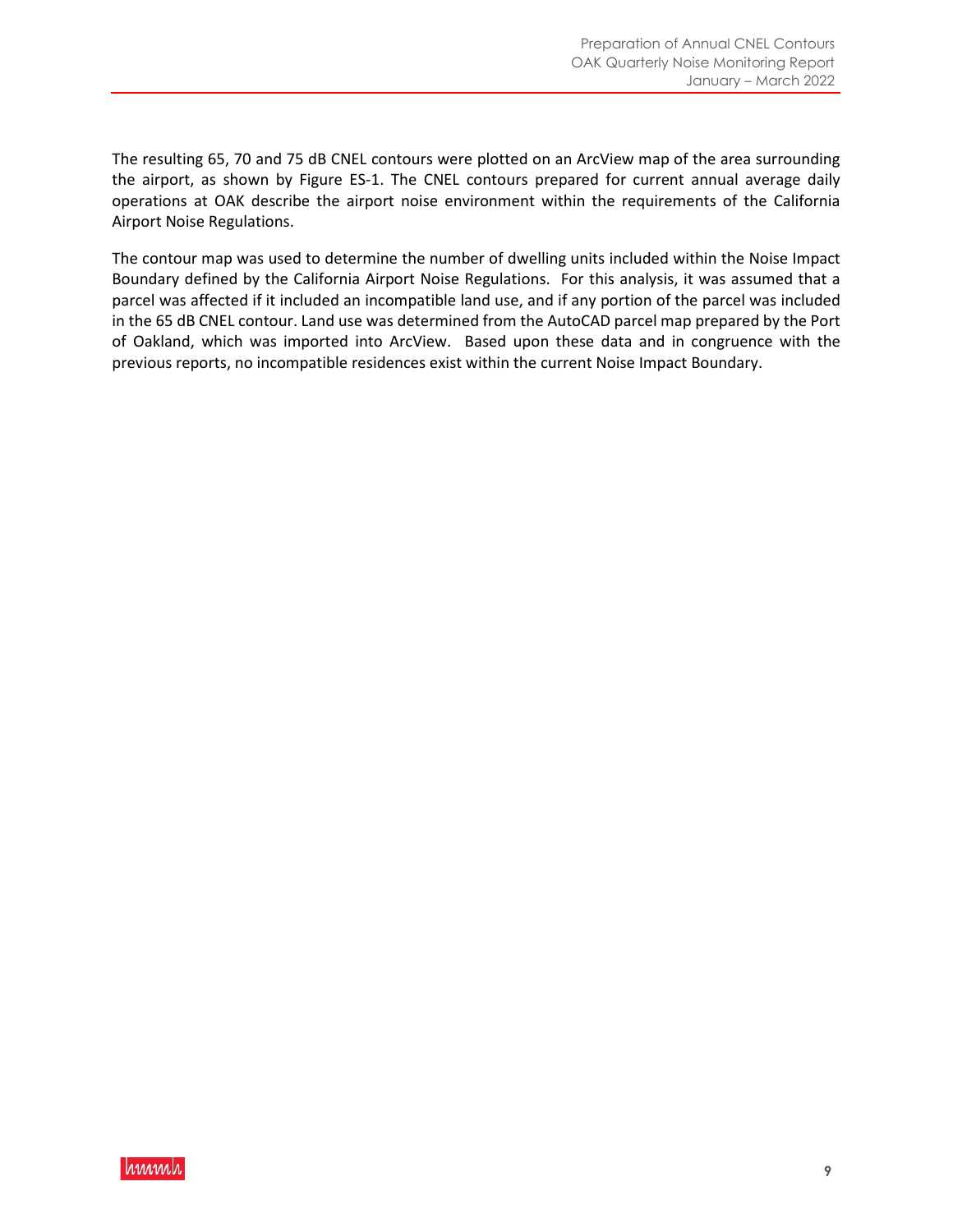## **5 Validation of Noise Impact Area Map**

AEDT modeled the 2021 CNEL values at each of the current noise monitoring sites as described in the section above. Table 3 compares the measured CNEL values for the 12 months ending March 31, 2022 to the modeled CNEL values at each RMT location for calendar year 2021.

RMT 1 is the monitoring terminal nearest to the 65 CNEL contour. The first quarter 2022, 12 month rollingaverage CNEL at RMT 1 was 0.6 dB below the modeled CNEL. The results at RMT 4, 5, 6, 7, and 9 were reviewed to assist with the 60 CNEL contour assessment of the noise impact boundary as modeled using AEDT. As discussed in Section 4.3, the AEDT-modeled CNEL values were adjusted to the 2021 annualaverage RMT results.

| <b>RMT</b><br>No.                                    | <b>RMT Name</b>                                                                         | Measured <sup>1</sup> CNEL<br>(column A) | Modeled <sup>2</sup> CNEL<br>(column B) | Difference (dB)<br>(column B minus<br>column A) |  |  |  |
|------------------------------------------------------|-----------------------------------------------------------------------------------------|------------------------------------------|-----------------------------------------|-------------------------------------------------|--|--|--|
| $\mathbf{1}$                                         | Oro Loma San, Dist.                                                                     | 61                                       | 62                                      | 0.6                                             |  |  |  |
| $\overline{2}$                                       | San Leandro Marina                                                                      | 58                                       | 54                                      | $-4.3$                                          |  |  |  |
| 3                                                    | Fernside                                                                                | 45                                       | 47                                      | 1.6                                             |  |  |  |
| $\overline{4}$                                       | <b>Godfrey Park</b>                                                                     | 56                                       | 59                                      | 2.8                                             |  |  |  |
| 5                                                    | Garden Isle                                                                             | 60                                       | 60                                      | $-0.6$                                          |  |  |  |
| 6                                                    | <b>Wake Lane</b>                                                                        | 59                                       | 59                                      | 0.3                                             |  |  |  |
| 7                                                    | <b>Fire Station</b>                                                                     | 59                                       | 59                                      | 0.1                                             |  |  |  |
| 8                                                    | Earhart School                                                                          | 51                                       | 52                                      | 1.0                                             |  |  |  |
| 9                                                    | Doolittle Drive                                                                         | 58                                       | 59                                      | 1.1                                             |  |  |  |
| 10                                                   | <b>Tudor Court</b>                                                                      | 49                                       | 49                                      | 0.4                                             |  |  |  |
| 11                                                   | John Muir School                                                                        | 51                                       | 51                                      | 0.4                                             |  |  |  |
| 12                                                   | Garfield School                                                                         | 47                                       | 49                                      | 1.8                                             |  |  |  |
| 13                                                   | <b>SLUSD Admin Office</b>                                                               | 38                                       | 43                                      | 5.6                                             |  |  |  |
| 14                                                   | <b>Washington School</b>                                                                | 33 <sup>3</sup>                          | 39                                      | 5.5                                             |  |  |  |
| Notes:                                               | $1$ Average, April 2021 – March 2022                                                    |                                          |                                         |                                                 |  |  |  |
| <sup>2</sup> Modeled using AEDT 3d for 4Q2021 Model. |                                                                                         |                                          |                                         |                                                 |  |  |  |
|                                                      | $3$ Average, January 2022 – March 2022 (RMT 14 returned online after multi-year outage) |                                          |                                         |                                                 |  |  |  |

**Table 3. Measured and Predicted Aircraft Annual CNEL Values**  *Source: Port of Oakland ANOMS™ April 1, 2021 through March 31, 2022*